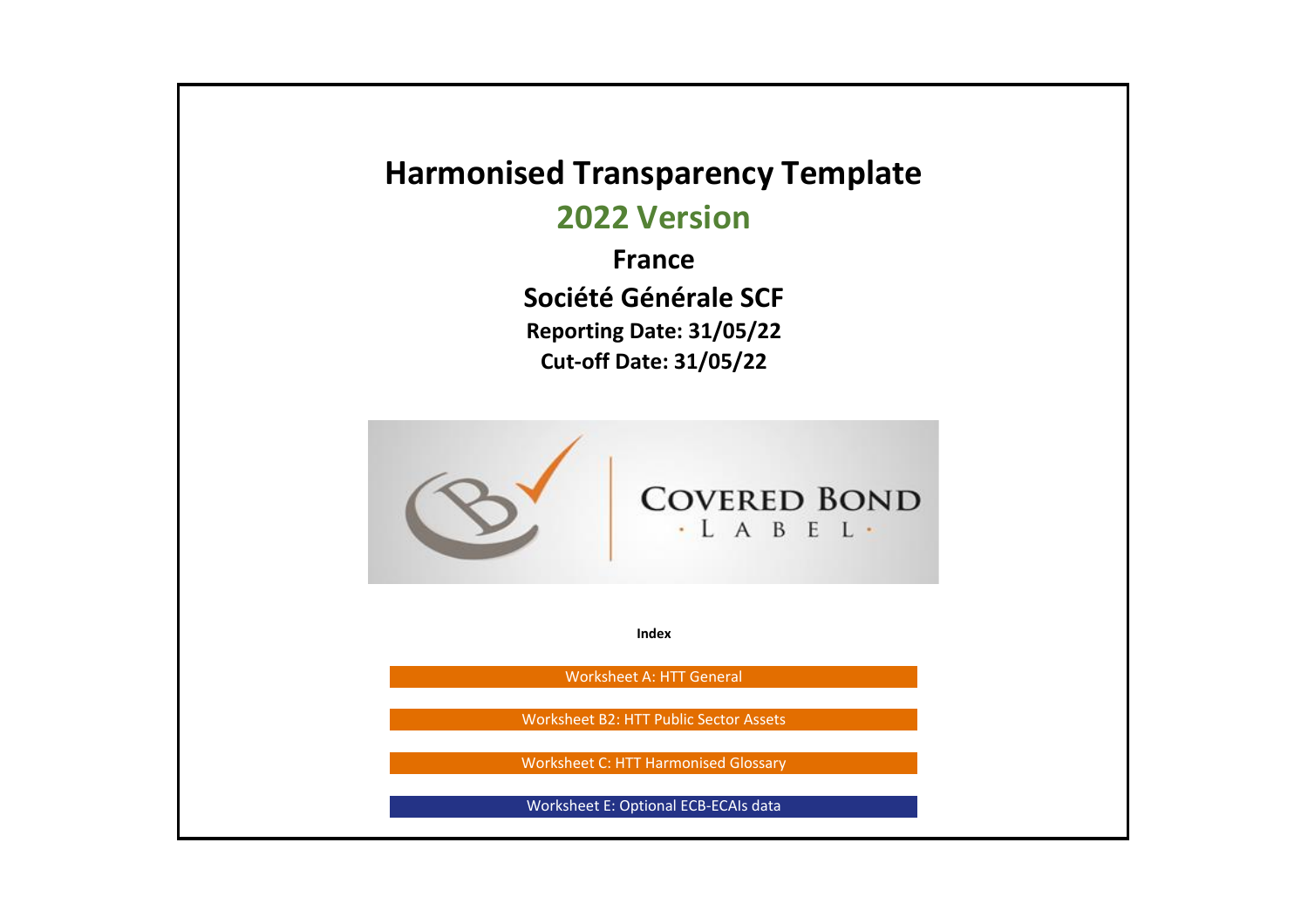# A. Harmonised Transparency Template - General Information **HTT 2022**

| <b>Reporting in Domestic Currency</b>                         | <b>EUR</b> |
|---------------------------------------------------------------|------------|
| <b>CONTENT OF TAB A</b>                                       |            |
| 1. Basic Facts                                                |            |
| 2. Regulatory Summary                                         |            |
| 3. General Cover Pool / Covered Bond Information              |            |
| 4. References to Capital Requirements Regulation (CRR) 129(7) |            |
| 5. References to Capital Requirements Regulation (CRR) 129(1) |            |
| 6. Other relevant information                                 |            |

| <b>Field</b>  | 1. Basic Facts                                                         |                                     |                                                                                               |                          |                                              |
|---------------|------------------------------------------------------------------------|-------------------------------------|-----------------------------------------------------------------------------------------------|--------------------------|----------------------------------------------|
| <b>Number</b> |                                                                        |                                     |                                                                                               |                          |                                              |
| G.1.1.1       | Country                                                                | France                              |                                                                                               |                          |                                              |
| G.1.1.2       | <b>Issuer Name</b>                                                     | Société Générale SCF                |                                                                                               |                          |                                              |
| G.1.1.3       | Link to Issuer's Website                                               |                                     | http://www.societegenerale.com/fr/mesurer-notre-performance/investisseurs/investisseurs-dette |                          |                                              |
| G.1.1.4       | <b>Cut-off date</b>                                                    | 31/05/22                            |                                                                                               |                          |                                              |
|               | <b>2. Regulatory Summary</b>                                           |                                     |                                                                                               |                          |                                              |
| G.2.1.1       | <b>UCITS Compliance (Y/N)</b>                                          | $\mathsf{v}$                        |                                                                                               |                          |                                              |
| G.2.1.2       | <b>CRR Compliance (Y/N)</b>                                            |                                     |                                                                                               |                          |                                              |
| G.2.1.3       | <b>LCR status</b>                                                      | http://www.ecbc.eu/legislation/list |                                                                                               |                          |                                              |
|               | 3. General Cover Pool / Covered Bond Information                       |                                     |                                                                                               |                          |                                              |
|               | <b>1.General Information</b>                                           | <b>Nominal (mn)</b>                 |                                                                                               |                          |                                              |
| G.3.1.1       | <b>Total Cover Assets</b>                                              | 16,761.1                            |                                                                                               |                          |                                              |
| G.3.1.2       | <b>Outstanding Covered Bonds</b>                                       | 12,720.0                            |                                                                                               |                          |                                              |
|               | 2. Over-collateralisation (OC)                                         | <b>Legal / Regulatory</b>           | <b>Actual</b>                                                                                 | <b>Minimum Committed</b> | <b>Purpose</b>                               |
|               |                                                                        |                                     |                                                                                               |                          | "Legal" OC: As mentioned in SCF law.         |
| G.3.2.1       | OC (%)                                                                 | 5.0%                                | 29.6%                                                                                         | 7.5%                     | "Committed" OC is equal to Contractual OC in |
|               |                                                                        |                                     |                                                                                               |                          | order to reassure Rating Agencies.           |
|               | <b>3. Cover Pool Composition</b>                                       | <b>Nominal (mn)</b>                 |                                                                                               | % Cover Pool             |                                              |
| G.3.3.1       | Mortgages                                                              |                                     |                                                                                               |                          |                                              |
| G.3.3.2       | <b>Public Sector</b>                                                   | 16,481.7                            |                                                                                               | 98.3%                    |                                              |
| G.3.3.3       | Shipping                                                               |                                     |                                                                                               |                          |                                              |
| G.3.3.4       | Substitute Assets                                                      | 279.4                               |                                                                                               | 1.7%                     |                                              |
| G.3.3.5       | Other                                                                  |                                     |                                                                                               |                          |                                              |
| G.3.3.6       |                                                                        | Total<br>16,761.1                   |                                                                                               | 100.0%                   |                                              |
|               | 4. Cover Pool Amortisation Profile<br>Weighted Average Life (in years) | Contractual                         | <b>Expected Upon Prepayments</b>                                                              | % Total Contractual      | % Total Expected Upon Prepayments            |
| G.3.4.1       |                                                                        | 6.3                                 | 6.2                                                                                           |                          |                                              |
|               | Residual Life (mn)                                                     |                                     |                                                                                               |                          |                                              |
|               | By buckets:                                                            |                                     |                                                                                               |                          |                                              |
| G.3.4.2       | $0 - 1Y$                                                               | 1,811.7                             | 1,839.5                                                                                       | 11.0%                    | 11.2%                                        |
| G.3.4.3       | $1 - 2Y$                                                               | 1,710.5                             | 1,731.8                                                                                       | 10.4%                    | 10.5%                                        |
| G.3.4.4       | $2 - 3Y$                                                               | 1,616.0                             | 1,631.3                                                                                       | 9.8%                     | 9.9%                                         |
| G.3.4.5       | $3 - 4Y$                                                               | 1,511.0                             | 1,520.9                                                                                       | 9.2%                     | 9.2%                                         |
| G.3.4.6       | $4 - 5Y$                                                               | 1,416.9                             | 1,422.0                                                                                       | 8.6%                     | 8.6%                                         |
| G.3.4.7       | $5 - 10Y$                                                              | 4,932.8                             | 4,918.8                                                                                       | 29.9%                    | 29.8%                                        |
| G.3.4.8       | $10+Y$                                                                 | 3,482.9                             | 3,417.3                                                                                       | 21.1%                    | 20.7%                                        |
| G.3.4.9       |                                                                        | Total<br>16,481.7                   | 16,481.7                                                                                      | 100.0%                   | 100.0%                                       |
|               | <b>5. Maturity of Covered Bonds</b>                                    | <b>Initial Maturity</b>             | <b>Extended Maturity</b>                                                                      | % Total Initial Maturity | % Total Extended Maturity                    |
| G.3.5.1       | Weighted Average life (in years)                                       | 5.5                                 | 6.4                                                                                           |                          |                                              |
|               |                                                                        |                                     |                                                                                               |                          |                                              |
|               | Maturity (mn)                                                          |                                     |                                                                                               |                          |                                              |
| G.3.5.2       | By buckets:                                                            |                                     |                                                                                               |                          |                                              |
| G.3.5.3       | $0 - 1Y$                                                               | 1,000.0                             | 1,000.0                                                                                       | 7.9%                     | 7.9%                                         |
| G.3.5.4       | $1 - 2Y$                                                               | 1,320.0                             | 70.0                                                                                          | 10.4%                    | 0.6%                                         |
| G.3.5.5       | $2 - 3Y$                                                               | 1,750.0                             | 1,250.0                                                                                       | 13.8%                    | 9.8%                                         |
| G.3.5.6       | $3 - 4Y$                                                               | 1,000.0                             | 1,750.0                                                                                       | 7.9%                     | 13.8%                                        |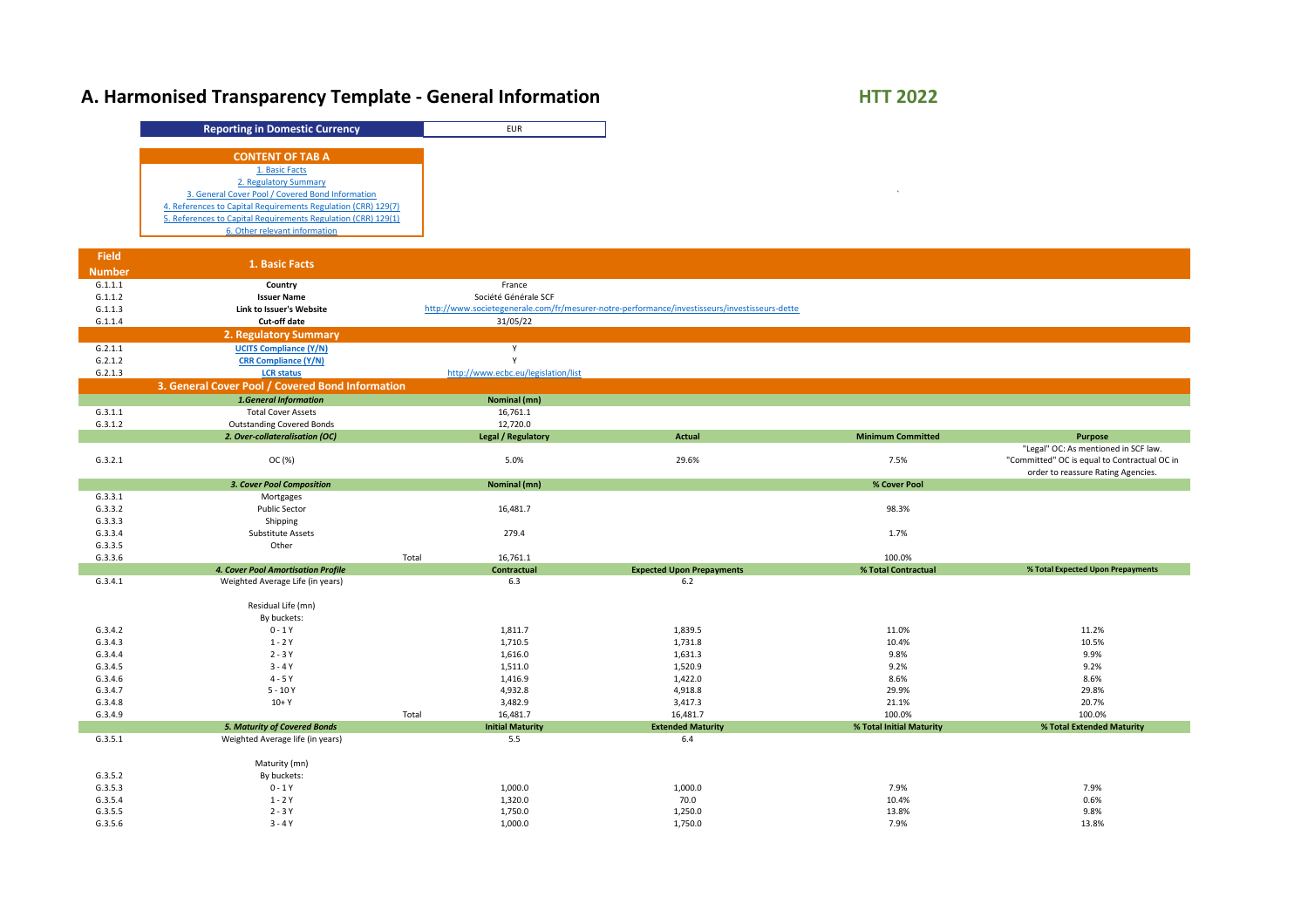| G.3.5.7             | $4 - 5Y$                                                                   |       | 1,000.0                                         | 1,000.0                                      | 7.9%                      | 7.9%                    |
|---------------------|----------------------------------------------------------------------------|-------|-------------------------------------------------|----------------------------------------------|---------------------------|-------------------------|
| G.3.5.8             | $5 - 10Y$                                                                  |       | 4,250.0                                         | 5,250.0                                      | 33.4%                     | 41.3%                   |
| G.3.5.9             | $10+Y$                                                                     |       | 2,400.0                                         | 2,400.0                                      | 18.9%                     | 18.9%                   |
| G.3.5.10            |                                                                            | Total | 12,720.0                                        | 12,720.0                                     | 100.0%                    | 100.0%                  |
|                     | <b>6. Cover Assets - Currency</b>                                          |       | <b>Nominal [before hedging] (mn)</b>            | <b>Nominal [after hedging] (mn)</b>          | % Total [before]          | % Total [after]         |
| G.3.6.1             | <b>EUR</b>                                                                 |       | 14,592.2                                        | 14,592.2                                     | 88.5%                     | 88.5%                   |
| G.3.6.2             | AUD                                                                        |       |                                                 |                                              |                           |                         |
| G.3.6.3             | <b>BRL</b><br>CAD                                                          |       |                                                 |                                              |                           |                         |
| G.3.6.4<br>G.3.6.5  | CHF                                                                        |       |                                                 |                                              |                           |                         |
| G.3.6.6             | CZK                                                                        |       |                                                 |                                              |                           |                         |
| G.3.6.7             | <b>DKK</b>                                                                 |       |                                                 |                                              |                           |                         |
| G.3.6.8             | GBP                                                                        |       |                                                 |                                              |                           |                         |
| G.3.6.9             | <b>HKD</b>                                                                 |       |                                                 |                                              |                           |                         |
| G.3.6.10            | JPY                                                                        |       |                                                 |                                              |                           |                         |
| G.3.6.11            | <b>KRW</b>                                                                 |       |                                                 |                                              |                           |                         |
| G.3.6.12            | <b>NOK</b>                                                                 |       |                                                 |                                              |                           |                         |
| G.3.6.13            | PLN                                                                        |       |                                                 |                                              |                           |                         |
| G.3.6.14            | SEK                                                                        |       |                                                 |                                              |                           |                         |
| G.3.6.15            | SGD                                                                        |       |                                                 |                                              |                           |                         |
| G.3.6.16            | USD                                                                        |       | 1,889.5                                         | 1,889.5                                      | 11.5%                     | 11.5%                   |
| G.3.6.17            | Other                                                                      |       |                                                 |                                              |                           |                         |
| G.3.6.18            |                                                                            | Total | 16,481.7                                        | 16,481.7                                     | 100.0%                    | 100.0%                  |
|                     | 7. Covered Bonds - Currency                                                |       | <b>Nominal [before hedging] (mn)</b>            | <b>Nominal [after hedging] (mn)</b>          | % Total [before]          | % Total [after]         |
| G.3.7.1             | <b>EUR</b>                                                                 |       | 12,720.0                                        | 12,720.0                                     | 100.0%                    | 100.0%                  |
| G.3.7.2<br>G.3.7.3  | AUD<br><b>BRL</b>                                                          |       |                                                 |                                              |                           |                         |
| G.3.7.4             | CAD                                                                        |       |                                                 |                                              |                           |                         |
| G.3.7.5             | <b>CHF</b>                                                                 |       |                                                 |                                              |                           |                         |
| G.3.7.6             | CZK                                                                        |       |                                                 |                                              |                           |                         |
| G.3.7.7             | <b>DKK</b>                                                                 |       |                                                 |                                              |                           |                         |
| G.3.7.8             | GBP                                                                        |       |                                                 |                                              |                           |                         |
| G.3.7.9             | <b>HKD</b>                                                                 |       |                                                 |                                              |                           |                         |
| G.3.7.10            | JPY                                                                        |       |                                                 |                                              |                           |                         |
| G.3.7.11            | <b>KRW</b>                                                                 |       |                                                 |                                              |                           |                         |
| G.3.7.12            | <b>NOK</b>                                                                 |       |                                                 |                                              |                           |                         |
| G.3.7.13            | PLN                                                                        |       |                                                 |                                              |                           |                         |
| G.3.7.14            | SEK                                                                        |       |                                                 |                                              |                           |                         |
| G.3.7.15            | SGD                                                                        |       |                                                 |                                              |                           |                         |
| G.3.7.16            | <b>USD</b>                                                                 |       | 0.0                                             | 0.0                                          | 0.0%                      | 0.0%                    |
| G.3.7.17            | Other                                                                      |       |                                                 |                                              |                           |                         |
| G.3.7.18            |                                                                            | Total | 12,720.0                                        | 12,720.0                                     | 100.0%                    | 100.0%                  |
| G.3.8.1             | 8. Covered Bonds - Breakdown by interest rate<br>Fixed coupon              |       | <b>Nominal [before hedging] (mn)</b><br>1,720.0 | <b>Nominal [after hedging] (mn)</b><br>500.0 | % Total [before]<br>13.5% | % Total [after]<br>3.9% |
| G.3.8.2             | Floating coupon                                                            |       | 10,850.0                                        | 12,070.0                                     | 85.3%                     | 94.9%                   |
| G.3.8.3             | Other                                                                      |       | 150.0                                           | 150.0                                        | 1.2%                      | 1.2%                    |
| G.3.8.4             |                                                                            | Total | 12,720.0                                        | 12,720.0                                     | 100.0%                    | 100.0%                  |
|                     | 9. Substitute Assets - Type                                                |       | <b>Nominal (mn)</b>                             |                                              | % Substitute Assets       |                         |
| G.3.9.1             | Cash                                                                       |       | 11.4                                            |                                              | 4.1%                      |                         |
| G.3.9.2             | Exposures to/guaranteed by Supranational, Sovereign, Agency (SSA)          |       |                                                 |                                              |                           |                         |
|                     |                                                                            |       |                                                 |                                              |                           |                         |
| G.3.9.3             | Exposures to central banks                                                 |       |                                                 |                                              |                           |                         |
| G.3.9.4             | Exposures to credit institutions                                           |       | 268.0                                           |                                              | 95.9%                     |                         |
| G.3.9.5             | Other                                                                      |       |                                                 |                                              |                           |                         |
| G.3.9.6<br>OG.3.9.1 | o/w EU gvts or quasi govts                                                 | Total | 279.4                                           |                                              | 100.0%                    |                         |
|                     |                                                                            |       |                                                 |                                              |                           |                         |
| OG.3.9.2            | o/w third-party countries Credit Quality Step 1 (CQS1) gvts or quasi govts |       |                                                 |                                              |                           |                         |
| OG.3.9.3            | o/w third-party countries Credit Quality Step 2 (CQS2) gvts or quasi govts |       |                                                 |                                              |                           |                         |
| OG.3.9.4            | o/w EU central banks                                                       |       |                                                 |                                              |                           |                         |

| 7.9%             | 7.9%            |
|------------------|-----------------|
| 33.4%            | 41.3%           |
| 18.9%            | 18.9%           |
| 100.0%           | 100.0%          |
| % Total [before] | % Total [after] |
| 88.5%            | 88.5%           |

| 11.5%            | 11.5%           |
|------------------|-----------------|
| 100.0%           | 100.0%          |
| % Total [before] | % Total [after] |
| 100 ዐ%           | 100 ዐ%          |

| 0.0% | 0.0% |
|------|------|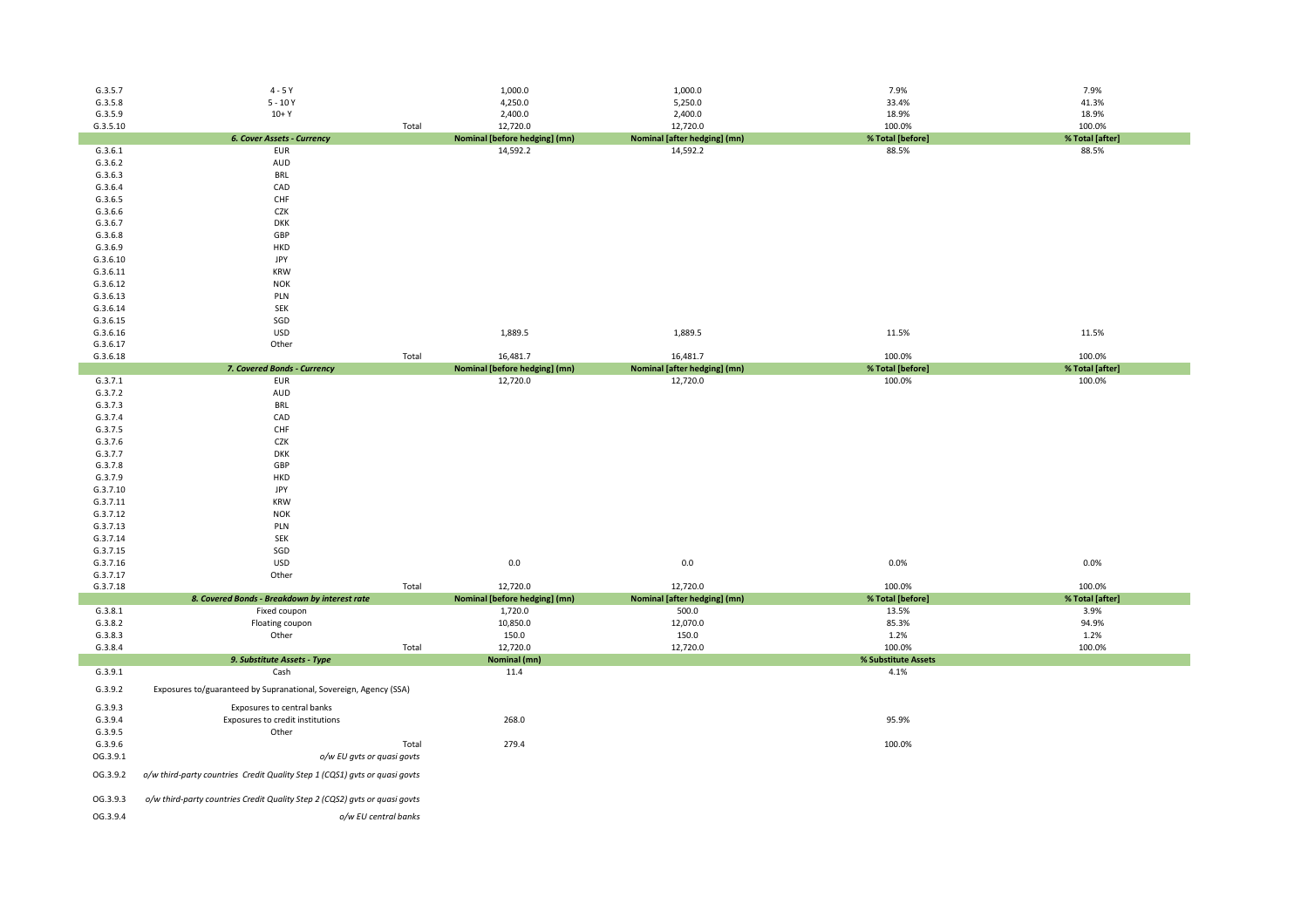| OG.3.9.5               | o/w third-party countries Credit Quality Step 1 (CQS1) central banks    |                                         |                                                                                                                                                                                                                                |                 |
|------------------------|-------------------------------------------------------------------------|-----------------------------------------|--------------------------------------------------------------------------------------------------------------------------------------------------------------------------------------------------------------------------------|-----------------|
| OG.3.9.6               | o/w third-party countries Credit Quality Step 2 (CQS2) central banks    |                                         |                                                                                                                                                                                                                                |                 |
| OG.3.9.7               | o/w CQS1 credit institutions                                            |                                         |                                                                                                                                                                                                                                |                 |
| OG.3.9.8               | o/w CQS2 credit institutions                                            | 279.4                                   | 100.0%                                                                                                                                                                                                                         |                 |
| OG.3.9.9               |                                                                         |                                         |                                                                                                                                                                                                                                |                 |
| OG.3.9.10              |                                                                         |                                         |                                                                                                                                                                                                                                |                 |
| OG.3.9.11              |                                                                         |                                         |                                                                                                                                                                                                                                |                 |
| OG.3.9.12              |                                                                         |                                         |                                                                                                                                                                                                                                |                 |
|                        | 10. Substitute Assets - Country                                         | <b>Nominal (mn)</b>                     | % Substitute Assets                                                                                                                                                                                                            |                 |
| G.3.10.1               | Domestic (Country of Issuer)                                            | 279.4                                   | 100.0%                                                                                                                                                                                                                         |                 |
| G.3.10.2               | Eurozone                                                                |                                         |                                                                                                                                                                                                                                |                 |
| G.3.10.3               | Rest of European Union (EU)                                             |                                         |                                                                                                                                                                                                                                |                 |
| G.3.10.4               | European Economic Area (not member of EU)                               |                                         |                                                                                                                                                                                                                                |                 |
| G.3.10.5               | Switzerland                                                             |                                         |                                                                                                                                                                                                                                |                 |
| G.3.10.6               | Australia                                                               |                                         |                                                                                                                                                                                                                                |                 |
| G.3.10.7               | Brazil                                                                  |                                         |                                                                                                                                                                                                                                |                 |
| G.3.10.8               | Canada                                                                  |                                         |                                                                                                                                                                                                                                |                 |
| G.3.10.9               |                                                                         |                                         |                                                                                                                                                                                                                                |                 |
|                        | Japan<br>Korea                                                          |                                         |                                                                                                                                                                                                                                |                 |
| G.3.10.10<br>G.3.10.11 | New Zealand                                                             |                                         |                                                                                                                                                                                                                                |                 |
|                        |                                                                         |                                         |                                                                                                                                                                                                                                |                 |
| G.3.10.12              | Singapore                                                               |                                         |                                                                                                                                                                                                                                |                 |
| G.3.10.13              | <b>US</b>                                                               |                                         |                                                                                                                                                                                                                                |                 |
| G.3.10.14              | Other                                                                   |                                         |                                                                                                                                                                                                                                |                 |
| G.3.10.15              | <b>Total EU</b>                                                         | 279.4                                   | 100.0%                                                                                                                                                                                                                         |                 |
| G.3.10.16              | Total                                                                   | 279.4                                   | 100.0%                                                                                                                                                                                                                         |                 |
|                        | 11. Liquid Assets<br>Substitute and other marketable assets             | <b>Nominal (mn)</b>                     | % Cover Pool                                                                                                                                                                                                                   | % Covered Bonds |
| G.3.11.1               |                                                                         | 279.4                                   | 1.7%                                                                                                                                                                                                                           | 2.2%            |
| G.3.11.2               | Central bank eligible assets<br>Other                                   | 776.2                                   | 4.6%                                                                                                                                                                                                                           | 6.1%            |
| G.3.11.3               |                                                                         |                                         |                                                                                                                                                                                                                                | 8.3%            |
| G.3.11.4               |                                                                         |                                         |                                                                                                                                                                                                                                |                 |
|                        | Total                                                                   | 1,055.6                                 | 6.3%                                                                                                                                                                                                                           |                 |
|                        | 12. Bond List                                                           |                                         |                                                                                                                                                                                                                                |                 |
| G.3.12.1               | <b>Bond list</b>                                                        | https://coveredbondlabel.com/issuer/15/ |                                                                                                                                                                                                                                |                 |
|                        | 13. Derivatives & Swaps                                                 |                                         |                                                                                                                                                                                                                                |                 |
| G.3.13.1               | Derivatives in the register / cover pool [notional] (mn)                | 1,370.0                                 |                                                                                                                                                                                                                                |                 |
| G.3.13.2               | Type of interest rate swaps (intra-group, external or both)             | Intra-group                             |                                                                                                                                                                                                                                |                 |
| G.3.13.3               | Type of currency rate swaps (intra-group, external or both)             | Intra-group                             |                                                                                                                                                                                                                                |                 |
|                        | 14. Sustainable or other special purpose strategy - optional            |                                         |                                                                                                                                                                                                                                |                 |
| G.3.14.1               | Cover pool involved in a sustainable/special purpose strategy? (Y/N)    |                                         |                                                                                                                                                                                                                                |                 |
|                        | If yes to G.3.14.1 is there a commitment (1) or are already sustainable |                                         |                                                                                                                                                                                                                                |                 |
| G.3.14.2               | components present (2)?                                                 |                                         |                                                                                                                                                                                                                                |                 |
| G.3.14.3               | specific criteria                                                       |                                         |                                                                                                                                                                                                                                |                 |
| G.3.14.4               | link to the committed objective criteria                                |                                         |                                                                                                                                                                                                                                |                 |
|                        |                                                                         |                                         |                                                                                                                                                                                                                                |                 |
|                        | 4. References to Capital Requirements Regulation (CRR)                  | <b>Row</b>                              | <b>Row</b>                                                                                                                                                                                                                     |                 |
|                        | 129(7)                                                                  |                                         |                                                                                                                                                                                                                                |                 |
|                        |                                                                         |                                         | The issuer believes that, at the time of its issuance and based on transparency data made publicly available by the issuer, these covered bonds would satisfy the eligibility criteria for Article 129(7) of the Capital Requi |                 |
|                        |                                                                         |                                         | whether or not exposures in the form of covered bonds are eligible to preferential treatment under Regulation (EU) 575/2013 is ultimately a matter to be determined by a relevant investor institution and its relevant superv |                 |
| G.4.1.1                | Value of the cover pool outstanding covered bonds:<br>(i)               | $\frac{38}{1}$                          |                                                                                                                                                                                                                                |                 |
| G.4.1.2                | Value of covered bonds:<br>(i)                                          | <u>39</u>                               |                                                                                                                                                                                                                                |                 |
| G.4.1.3                | Geographical distribution:<br>(ii)                                      |                                         | 48 for Public Sector Assets                                                                                                                                                                                                    |                 |
| G.4.1.4<br>G.4.1.5     | Type of cover assets:<br>(ii)<br>(ii)<br>Loan size:                     | 52                                      | 18 for Public Sector Assets                                                                                                                                                                                                    |                 |

G.4.1.9 *(ii)* Currency risk - covered bond: 137 G.4.1.10 (Please refer to "Tab D. HTT Harmonised Glossary" for hedging strategy) 17 for Harmonised Glossary G.4.1.11 *(iii) Maturity structure of cover assets:* 65

G.4.1.7 *(ii)* Currency risk - cover pool: <u>111</u><br>
G.4.1.8 *(ii)* Interest rate risk - covered bond: <u>163</u>

| G.4.1.5              | (ii)<br>Loan size:                                                                                                                          |                              | 18 for Public Sector Assets |
|----------------------|---------------------------------------------------------------------------------------------------------------------------------------------|------------------------------|-----------------------------|
| G.4.1.6              | Interest rate risk - cover pool:<br>(ii)                                                                                                    | 129 for Public Sector Assets |                             |
| $\sim$ $\sim$ $\sim$ | $\mathcal{L}^{(1)}$ and $\mathcal{L}^{(2)}$ and $\mathcal{L}^{(3)}$ and $\mathcal{L}^{(4)}$ and $\mathcal{L}^{(5)}$ and $\mathcal{L}^{(6)}$ |                              |                             |

G.4.1.8 *(ii) Interest rate risk - covered bond:* 163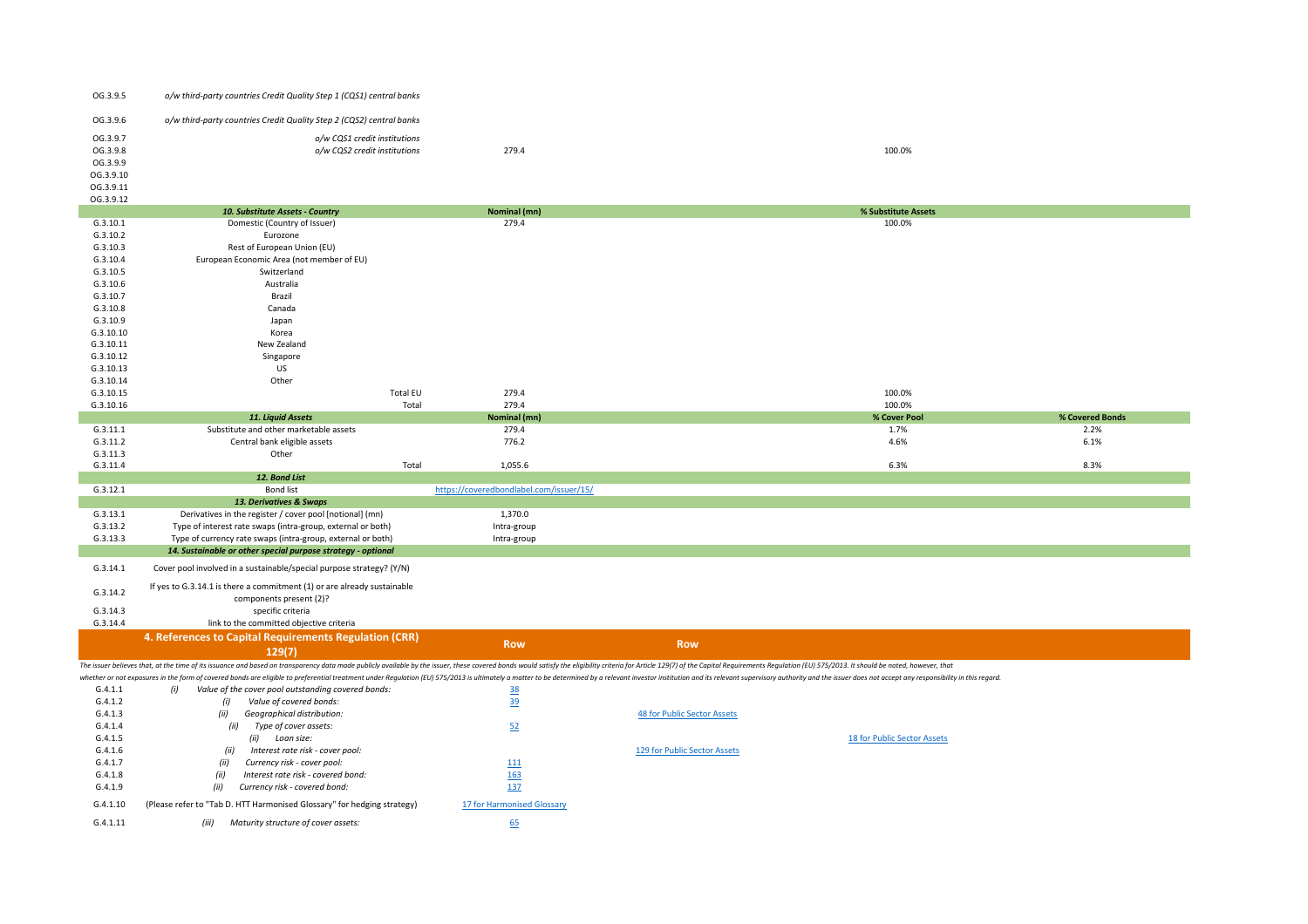| G.4.1.12 | Maturity structure of covered bonds:<br>(iii)               | 88    |                              |
|----------|-------------------------------------------------------------|-------|------------------------------|
| G.4.1.13 | Percentage of loans more than ninety days past due:<br>(iv) |       | 166 for Public Sector Assets |
|          | 5. References to Capital Requirements Regulation (CRR)      |       |                              |
|          | 129(1)                                                      |       |                              |
| G.5.1.1  | Exposure to credit institute credit quality step 1 & 2      | 268.0 |                              |
|          | 6. Other relevant information                               |       |                              |
|          | 1. Optional information e.g. Rating triggers                |       |                              |

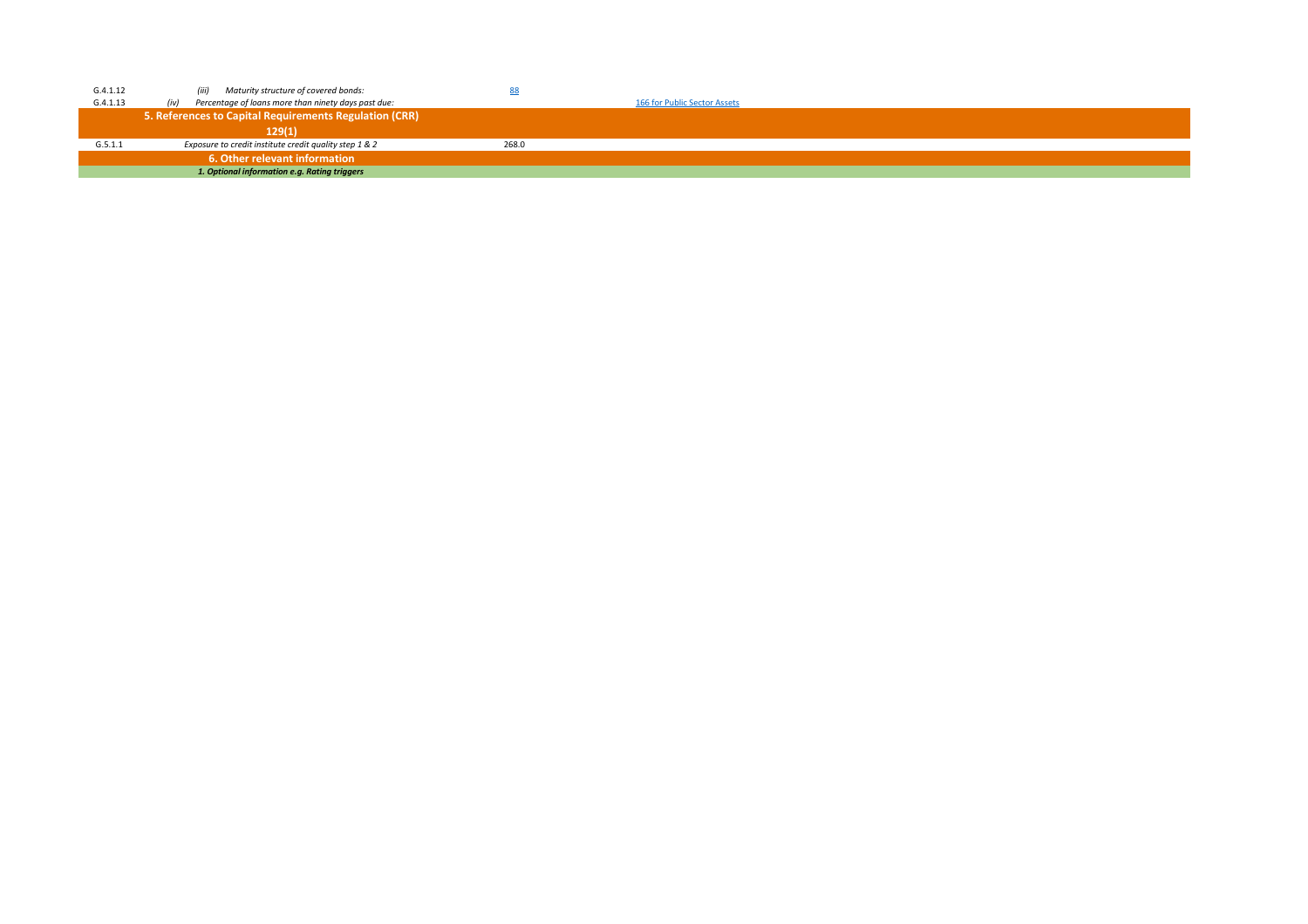# **B2. Harmonised Transparency Template - Public Sector Assets <b>HTT 2022**

|               | <b>Reporting in Domestic Currency</b>                       |       | <b>EUR</b>             |                            |                        |                    |
|---------------|-------------------------------------------------------------|-------|------------------------|----------------------------|------------------------|--------------------|
|               |                                                             |       |                        |                            |                        |                    |
|               | <b>CONTENT OF TAB B2</b>                                    |       |                        |                            |                        |                    |
|               | 8. Public Sector Assets                                     |       |                        |                            |                        |                    |
|               |                                                             |       |                        |                            |                        |                    |
| Field         |                                                             |       |                        |                            |                        |                    |
| <b>Number</b> | 8. Public Sector Assets                                     |       |                        |                            |                        |                    |
|               |                                                             |       |                        |                            |                        |                    |
| PS.8.1.1      | 1. General Information<br>Number of public sector exposures |       | 1,430                  |                            |                        |                    |
|               | 2. Size Information                                         |       | <b>Nominal</b>         | <b>Number of Exposures</b> | % Public Sector Assets | % No. of Exposures |
| PS.8.2.1      | Average exposure size (000s)                                |       | 11,525.7               |                            |                        |                    |
|               |                                                             |       |                        |                            |                        |                    |
|               | By buckets (mn):                                            |       |                        |                            |                        |                    |
| PS.8.2.2      | $> 0 - \le 0.5$                                             |       | 65.2                   | 327                        | 0.4%                   | 22.9%              |
| PS.8.2.3      | $> 0.5 - \leq 1$                                            |       | 135.7                  | 185                        | 0.8%                   | 12.9%              |
| PS.8.2.4      | $> 1 - \leq 5$                                              |       | 1,254.3                | 515                        | 7.6%                   | 36.0%              |
| PS.8.2.5      | $> 5 - \le 10$                                              |       | 1,034.6                | 149                        | 6.3%                   | 10.4%              |
| PS.8.2.6      | $> 10 - \le 50$                                             |       | 4,393.7                | 202                        | 26.7%                  | 14.1%              |
| PS.8.2.7      | $> 50 - \le 100$                                            |       | 2,123.9                | 29                         | 12.9%                  | 2.0%               |
| PS.8.2.8      | $>100$                                                      |       | 7,474.4                | 23                         | 45.3%                  | 1.6%               |
| PS.8.2.9      |                                                             |       |                        |                            |                        |                    |
| PS.8.2.10     |                                                             |       |                        |                            |                        |                    |
| PS.8.2.11     |                                                             |       |                        |                            |                        |                    |
| PS.8.2.12     |                                                             |       |                        |                            |                        |                    |
| PS.8.2.13     |                                                             |       |                        |                            |                        |                    |
| PS.8.2.14     |                                                             |       |                        |                            |                        |                    |
| PS.8.2.15     |                                                             |       |                        |                            |                        |                    |
| PS.8.2.16     |                                                             |       |                        |                            |                        |                    |
| PS.8.2.17     |                                                             | Total | 16,481.7               | 1,430                      | 100.0%                 | 100.0%             |
|               | 3. Breakdown by Asset Type                                  |       | <b>Nominal (mn)</b>    |                            | % Public Sector Assets |                    |
| PS.8.3.1      | Loans                                                       |       | 16,403.7               |                            | 99.5%                  |                    |
| PS.8.3.2      | Bonds                                                       |       | 78.0                   |                            | 0.5%                   |                    |
| PS.8.3.3      | Other                                                       |       | 0.0                    |                            | $0.0\%$                |                    |
| PS.8.3.4      |                                                             | Total | 16,481.7               |                            | 100.0%                 |                    |
| PS.8.4.1      | 4. Breakdown by Geography                                   |       | % Public Sector Assets |                            |                        |                    |
| PS.8.4.2      | <b>European Union</b><br>Austria                            |       | 88.1%<br>0.2%          |                            |                        |                    |
| PS.8.4.3      | Belgium                                                     |       | 1.0%                   |                            |                        |                    |
| PS.8.4.4      | <b>Bulgaria</b>                                             |       | $0.0\%$                |                            |                        |                    |
| PS.8.4.5      | Croatia                                                     |       | 0.0%                   |                            |                        |                    |
| PS.8.4.6      | Cyprus                                                      |       | $0.0\%$                |                            |                        |                    |
| PS.8.4.7      | Czechia                                                     |       | $0.0\%$                |                            |                        |                    |
| PS.8.4.8      | Denmark                                                     |       | 0.2%                   |                            |                        |                    |
| PS.8.4.9      | Estonia                                                     |       | $0.0\%$                |                            |                        |                    |
| PS.8.4.10     | Finland                                                     |       | 0.1%                   |                            |                        |                    |
| PS.8.4.11     | France                                                      |       | 82.7%                  |                            |                        |                    |
| PS.8.4.12     | Germany                                                     |       | 3.0%                   |                            |                        |                    |
| PS.8.4.13     | Greece                                                      |       | $0.0\%$                |                            |                        |                    |
| PS.8.4.14     | Netherlands                                                 |       | $0.0\%$                |                            |                        |                    |
| PS.8.4.15     | Hungary                                                     |       | 0.0%                   |                            |                        |                    |
| PS.8.4.16     | Ireland                                                     |       | 0.0%                   |                            |                        |                    |
| PS.8.4.17     | Italy                                                       |       | $0.0\%$                |                            |                        |                    |
| PS.8.4.18     | Latvia                                                      |       | $0.0\%$                |                            |                        |                    |
| PS.8.4.19     | Lithuania                                                   |       | $0.0\%$                |                            |                        |                    |
| PS.8.4.20     | Luxembourg                                                  |       | $0.0\%$                |                            |                        |                    |
| PS.8.4.21     | Malta                                                       |       | 0.0%                   |                            |                        |                    |
| PS.8.4.22     | Poland                                                      |       | $0.0\%$                |                            |                        |                    |
| PS.8.4.23     | Portugal                                                    |       | $0.0\%$                |                            |                        |                    |
|               |                                                             |       |                        |                            |                        |                    |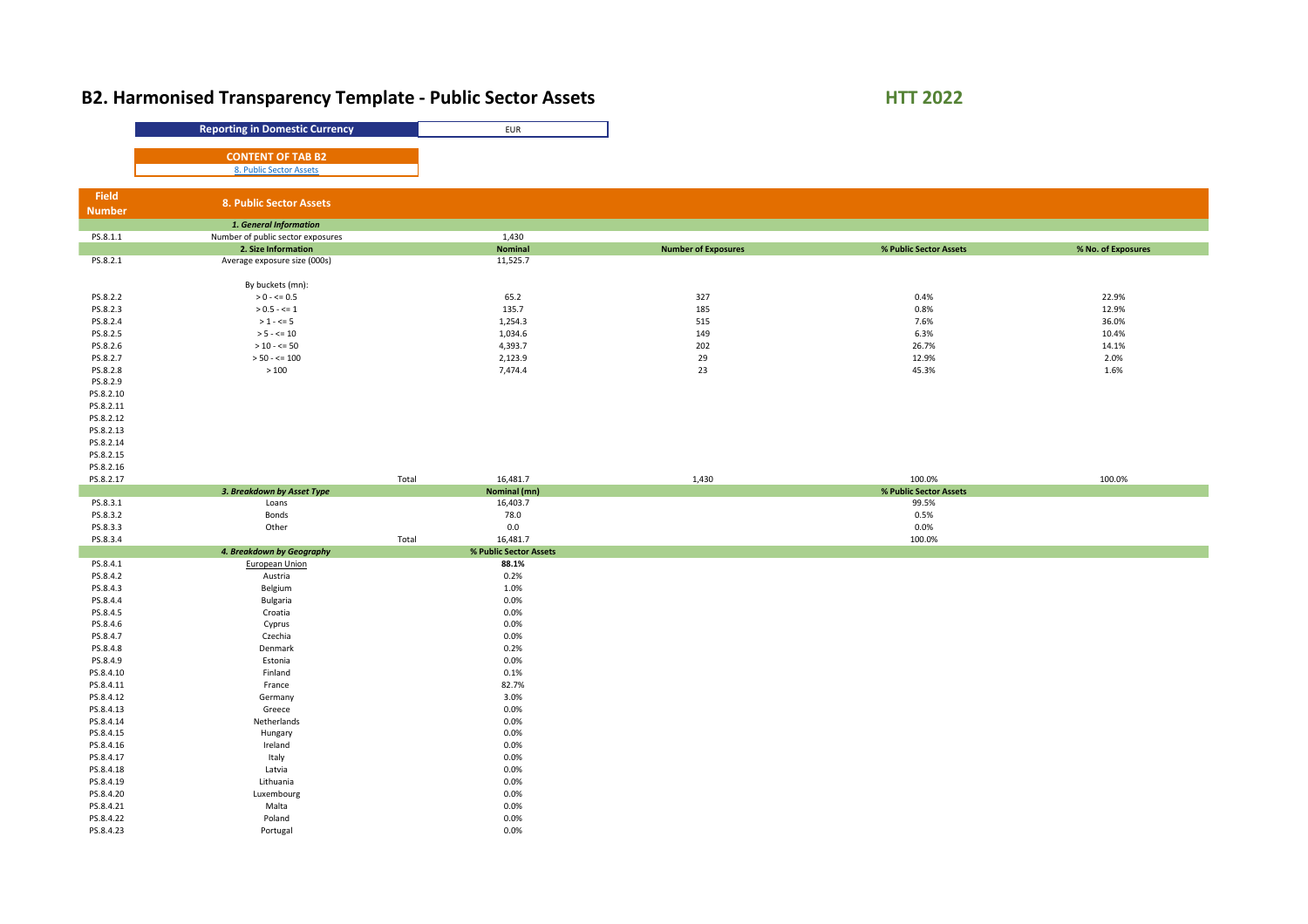| PS.8.4.24  | Romania                                           | 0.0%                              |
|------------|---------------------------------------------------|-----------------------------------|
| PS.8.4.25  | Slovakia                                          | 0.0%                              |
| PS.8.4.26  | Slovenia                                          | $0.0\%$                           |
| PS.8.4.27  | Spain                                             | 0.9%                              |
| PS.8.4.28  | Sweden                                            | $0.0\%$                           |
| PS.8.4.29  | European Economic Area (not member of EU)         | 0.1%                              |
| PS.8.4.30  | Iceland                                           | 0.0%                              |
| PS.8.4.31  | Liechtenstein                                     | $0.0\%$                           |
| PS.8.4.32  | Norway                                            | 0.1%                              |
| PS.8.4.33  | <u>Other</u>                                      | 11.8%                             |
| PS.8.4.34  | Switzerland                                       | $0.0\%$                           |
| PS.8.4.35  | United Kingdom                                    | 3.3%                              |
| PS.8.4.36  | Australia                                         | $0.0\%$                           |
| PS.8.4.37  | Brazil                                            | $0.0\%$                           |
|            |                                                   |                                   |
| PS.8.4.38  | Canada                                            | $0.0\%$                           |
| PS.8.4.39  | Japan                                             | 0.0%                              |
| PS.8.4.40  | Korea                                             | 3.1%                              |
| PS.8.4.41  | New Zealand                                       | 0.0%                              |
| PS.8.4.42  | Singapore                                         | $0.0\%$                           |
| PS.8.4.43  | US                                                | 0.3%                              |
| PS.8.4.44  | Other                                             | 5.2%                              |
| OPS.8.4.1  | Supranational Institution                         | 3.7%                              |
| OPS.8.4.2  | Qatar                                             | 1.5%                              |
| OPS.8.4.3  |                                                   |                                   |
| OPS.8.4.4  |                                                   |                                   |
| OPS.8.4.5  |                                                   |                                   |
| OPS.8.4.6  |                                                   |                                   |
| OPS.8.4.7  |                                                   |                                   |
| OPS.8.4.8  |                                                   |                                   |
| OPS.8.4.9  |                                                   |                                   |
| OPS.8.4.10 |                                                   |                                   |
|            |                                                   |                                   |
|            | 5. Breakdown by regions of main country of origin | % Public Sector Assets            |
| PS.8.5.1   | Auvergne-Rhône-Alpes                              | 9.9%                              |
|            |                                                   |                                   |
| PS.8.5.2   | Bourgogne-Franche-Comté                           | 2.1%                              |
| PS.8.5.3   | Bretagne                                          | 1.8%                              |
| PS.8.5.4   | Centre-Val de Loire                               | 2.9%                              |
| PS.8.5.5   | Corse                                             | 0.3%                              |
| PS.8.5.6   | DOM-TOM                                           | 0.1%                              |
| PS.8.5.7   | <b>Grand Est</b>                                  | 5.0%                              |
| PS.8.5.8   | Hauts-de-France                                   | 8.7%                              |
| PS.8.5.9   | Ile-de-France                                     | 32.0%                             |
| PS.8.5.10  | Normandie                                         | 3.4%                              |
| PS.8.5.11  | Nouvelle-Aquitaine                                | 9.1%                              |
| PS.8.5.12  | Occitanie                                         | 10.0%                             |
| PS.8.5.13  | Pays de la Loire                                  | 2.9%                              |
| PS.8.5.14  | Provence-Alpes-Côte d'Azur                        | 10.8%                             |
| PS.8.5.15  | Exposure on sovereign                             | 1.1%                              |
| PS.8.5.16  |                                                   |                                   |
| PS.8.5.17  |                                                   |                                   |
|            |                                                   |                                   |
| PS.8.5.18  |                                                   |                                   |
| PS.8.5.19  |                                                   |                                   |
| PS.8.5.20  |                                                   |                                   |
| PS.8.5.21  |                                                   |                                   |
| PS.8.5.22  |                                                   |                                   |
| PS.8.5.23  |                                                   |                                   |
| PS.8.5.24  |                                                   |                                   |
| PS.8.5.25  |                                                   |                                   |
|            | <b>6. Breakdown by Interest Rate</b>              | % Public Sector Assets            |
| PS.8.6.1   | Fixed rate                                        | 62.8%                             |
| PS.8.6.2   | Floating rate                                     | 37.2%                             |
| PS.8.6.3   | Other<br>7. Breakdown by Repayment Type           | $0.0\%$<br>% Public Sector Assets |

a de la construcción de la construcción de la construcción de la construcción de la construcción de la construc ,我们也不会有什么。"<br>第12章 我们的人们的人们,我们的人们的人们,我们的人们的人们都不会有什么。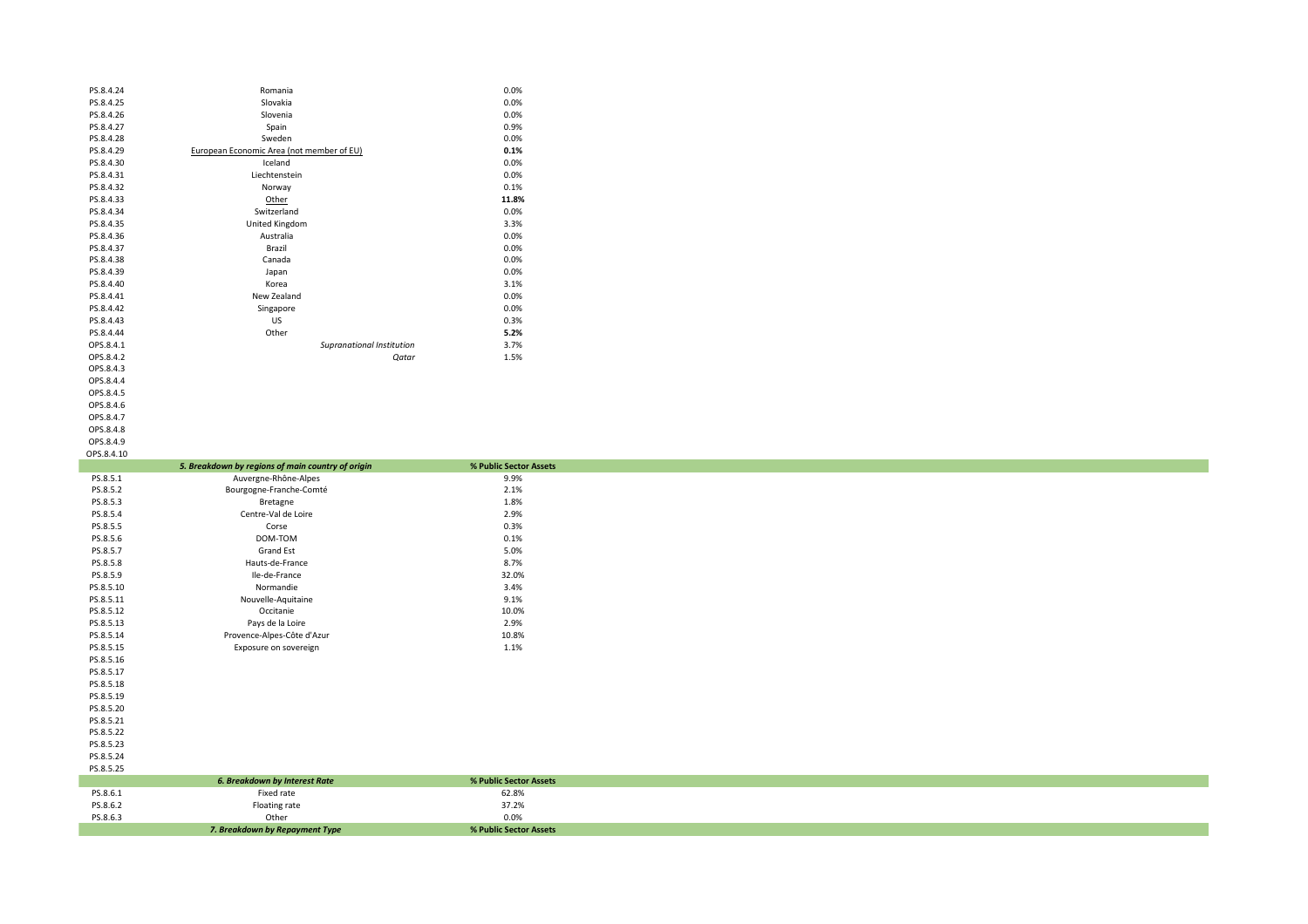| PS.8.7.1   | Bullet / interest only                               | 1.6%                   |                        |
|------------|------------------------------------------------------|------------------------|------------------------|
| PS.8.7.2   | Amortising                                           | 98.4%                  |                        |
| PS.8.7.3   | Other                                                | 0.0%                   |                        |
|            | 8. Breakdown by Type of Debtor                       | <b>Nominal (mn)</b>    | % Public Sector Assets |
| PS.8.8.1   | Sovereigns                                           | 397.6                  | 2.4%                   |
| PS.8.8.2   | Regional/federal authorities                         | 3,763.9                | 22.8%                  |
| PS.8.8.3   | Local/municipal authorities                          | 5,491.1                | 33.3%                  |
| PS.8.8.4   | Others                                               | 6,829.0                | 41.4%                  |
| PS.8.8.5   | Total                                                | 16,481.7               | 100.0%                 |
| OPS.8.8.1  | o/w Claim against supranational                      | 609.8                  | 3.7%                   |
| OPS.8.8.2  | o/w Claim against sovereigns                         | 345.2                  | 2.1%                   |
| OPS.8.8.3  | o/w Claim guaranteed by sovereigns                   | 52.4                   | 0.3%                   |
| OPS.8.8.4  | o/w Claim against regional/federal authorities       | 3,501.1                | 21.2%                  |
| OPS.8.8.5  | o/w Claim guaranteed by regional/federal authorities | 262.8                  | 1.6%                   |
| OPS.8.8.6  | o/w Claim against local/municipal authorities        | 4,984.3                | 30.2%                  |
| OPS.8.8.7  | o/w Claim guaranteed by local/municipal authorities  | 506.9                  | 3.1%                   |
| OPS.8.8.8  | o/w Claim guaranteed by ECA                          | 4,021.9                | 24.4%                  |
| OPS.8.8.9  | o/w Claim against other direct public exposures      | 2,050.5                | 12.4%                  |
| OPS.8.8.10 | o/w Claim against other indirect public exposures    | 146.9                  | 0.9%                   |
| OPS.8.8.11 |                                                      |                        |                        |
| OPS.8.8.12 |                                                      |                        |                        |
| OPS.8.8.13 |                                                      |                        |                        |
|            | 9. Non-Performing Loans                              |                        |                        |
| PS.8.9.1   | % NPLs                                               | 0.0%                   |                        |
|            | <b>10. Concentration Risks</b>                       | % Public Sector Assets |                        |
| PS.8.10.1  | 10 largest exposures                                 | 34.8%                  |                        |
| OPS.8.10.1 | 5 largest exposures                                  | 26.3%                  |                        |
| OPS.8.10.2 |                                                      |                        |                        |
| OPS.8.10.3 |                                                      |                        |                        |

OPS.8.10.4 OPS.8.10.5

OPS.8.10.6

| % Public Sector Assets |  |
|------------------------|--|
| 2.4%                   |  |
| 22.8%                  |  |
| 33.3%                  |  |
| 41.4%                  |  |
| 100.0%                 |  |
| 3.7%                   |  |
| 2.1%                   |  |
| 0.3%                   |  |
| 21.2%                  |  |
| 1.6%                   |  |
| 30.2%                  |  |
| 3.1%                   |  |
| 24.4%                  |  |
| 12.4%                  |  |
| 0.9%                   |  |
|                        |  |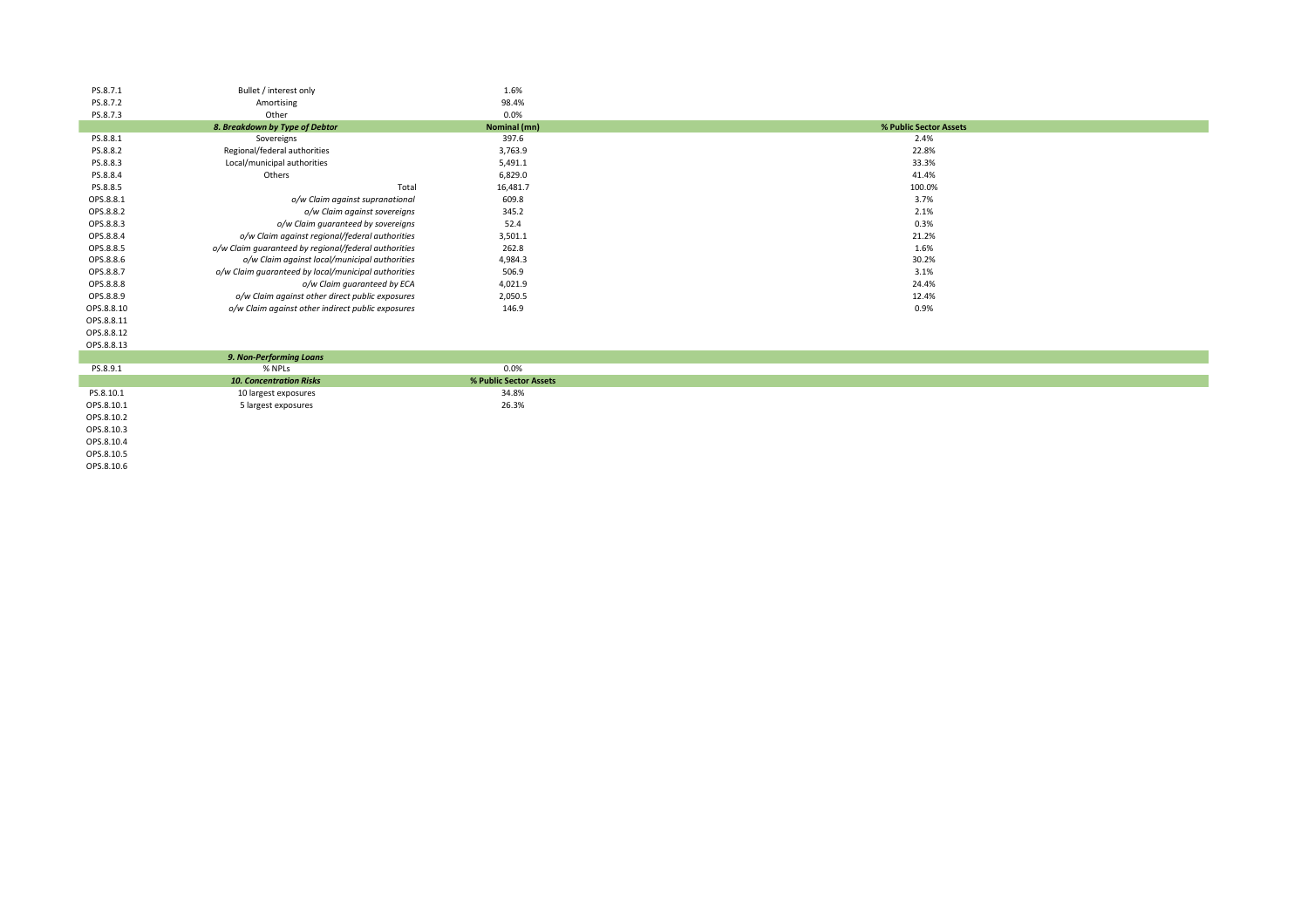## **C. Harmonised Transparency Template - Glossary <b>HTT 2022**

The definitions below reflect the national specificities

| <b>Field Number</b> | 1. Glossary - Standard Harmonised Items                                                                                                                                                                                         | <b>Definition</b>                                                                                                                                                                                                                                                                                                                                                                                                                                                                                                                                                                                                                                                                                                                                                                                                                                                                                                                                                                     |
|---------------------|---------------------------------------------------------------------------------------------------------------------------------------------------------------------------------------------------------------------------------|---------------------------------------------------------------------------------------------------------------------------------------------------------------------------------------------------------------------------------------------------------------------------------------------------------------------------------------------------------------------------------------------------------------------------------------------------------------------------------------------------------------------------------------------------------------------------------------------------------------------------------------------------------------------------------------------------------------------------------------------------------------------------------------------------------------------------------------------------------------------------------------------------------------------------------------------------------------------------------------|
| HG.1.1              | <b>OC Calculation: Actual</b>                                                                                                                                                                                                   | Contractual & Other "OC" ratio:<br>The OC ratio as established to comply with contractual and rating agencies minimum red<br>amount of eligible assets (substitute assets and accrued<br>interests excluded) by the nominal amount of covered bonds (after taking into account i<br>Regarding the minimum OC rate required by the rating agencies, is disclosed the highest                                                                                                                                                                                                                                                                                                                                                                                                                                                                                                                                                                                                           |
| HG.1.2              | <b>OC Calculation: Legal minimum</b>                                                                                                                                                                                            | Legal "Coverage ratio" :<br>This ratio is calculated by dividing the total assets amount (including accrued interests, s<br>on derivatives) by the amount of privileged debts, accrued interests included (covered b<br>When the eligible assets are transfered into the cover pool using guaranteed loans, the a<br>amount of the eligible assets pledged as collateral.<br>Following amendments to the French covered bond legal framework for sociétés de creo<br>into force on 28 May 2014 (published in JO nº0123 of 28 May 201),<br>a cap on intragroup exposure has been set at 25% of non-privileged resources and the le<br>The legislation requires that the coverage ratio is calculated a posteriori on the basis of t<br>30th and on unaudited accounting figures as of March 31st<br>and September 30th. These ratios are audited and available within a period of three mo<br>As a consequence, the current ratio is provisionnal /unaudited when the report is publis |
| HG.1.3              | <b>OC Calculation: Committed</b>                                                                                                                                                                                                | "Committed" OC is equal to Contractual OC in order to reassure Rating Agencies.                                                                                                                                                                                                                                                                                                                                                                                                                                                                                                                                                                                                                                                                                                                                                                                                                                                                                                       |
| HG.1.4              | <b>Interest Rate Types</b>                                                                                                                                                                                                      | Interest Rate Types in the cover-pool of SG SCF are mainly Fixed interest rates, and also<br>Interest Rate Types of the Covered Bonds of SG SCF are mainly Fixed coupon, and also F                                                                                                                                                                                                                                                                                                                                                                                                                                                                                                                                                                                                                                                                                                                                                                                                   |
| HG.1.5              | Residual Life Buckets of Cover assets [i.e. how is the contractual and/or expected residual life defined?<br>What assumptions eg, in terms of prepayments? etc.]                                                                | <b>Contractual maturities:</b><br>Contractual maturities are calculated assuming a zero prepayment scenario on the cove<br>Regarding covered bonds and substitute assets, contractual maturity is calculated accord<br><b>Expected maturities:</b><br>Expected WAL and maturities of the cover pool assets are calculated assuming an avera<br>The substitute assets being actually composed of cash and term deposits to financial ins<br>one.                                                                                                                                                                                                                                                                                                                                                                                                                                                                                                                                       |
| HG.1.6              | Maturity Buckets of Covered Bonds [i.e. how is the contractual and/or expected maturity defined? What<br>maturity structure (hard bullet, soft bullet, conditional pass through)? Under what<br>conditions/circumstances? Etc.] | Contractual maturities and "Expected maturities" : see above.<br>Maturity structure is Hard Bullet for initial Covered Bonds.<br>Maturity structure has been Soft Bullet for Covered Bonds emission since 2015.                                                                                                                                                                                                                                                                                                                                                                                                                                                                                                                                                                                                                                                                                                                                                                       |
| HG.1.7              | <b>LTVs: Definition</b>                                                                                                                                                                                                         | N/A for Public Sector Assets                                                                                                                                                                                                                                                                                                                                                                                                                                                                                                                                                                                                                                                                                                                                                                                                                                                                                                                                                          |
| HG.1.8              | LTVs: Calculation of property/shipping value                                                                                                                                                                                    | N/A for Public Sector Assets                                                                                                                                                                                                                                                                                                                                                                                                                                                                                                                                                                                                                                                                                                                                                                                                                                                                                                                                                          |
| HG.1.9              | LTVs: Applied property/shipping valuation techniques, including whether use of index, Automated<br>Valuation Model (AVM) or on-site audits                                                                                      | N/A for Public Sector Assets                                                                                                                                                                                                                                                                                                                                                                                                                                                                                                                                                                                                                                                                                                                                                                                                                                                                                                                                                          |
| HG.1.10             | LTVs: Frequency and time of last valuation                                                                                                                                                                                      | N/A for Public Sector Assets                                                                                                                                                                                                                                                                                                                                                                                                                                                                                                                                                                                                                                                                                                                                                                                                                                                                                                                                                          |
| HG.1.11             | Explain how mortgage types are defined whether for residential housing, multi-family housing, commercial<br>real estate, etc. Same for shipping where relecvant                                                                 | N/A for Public Sector Assets                                                                                                                                                                                                                                                                                                                                                                                                                                                                                                                                                                                                                                                                                                                                                                                                                                                                                                                                                          |
| HG.1.12             | Hedging Strategy (please explain how you address interest rate and currency risk)                                                                                                                                               | Interest rate risk :<br>Société Générale SCF has a strict policy of neutralising interest rate risks. With this aim in<br>issuance, and any change in interest rates subsequently has a parallel effect on Société (<br>The structural interest rate risk is measured with the help of "gaps" calculated based on<br>halted, detailed over the next 15 years with monthly gaps over the first six months and t                                                                                                                                                                                                                                                                                                                                                                                                                                                                                                                                                                        |
| HG.1.13<br>OHG.1.1  | <b>Non-performing loans</b><br>NPV assumptions (when stated)                                                                                                                                                                    | <b>Currency risk:</b><br>For USD issues, Societe Generale SCF has eliminated the exchange rate risk by implemer<br>As a result, Société Générale SCF is not exposed to foreign exchange risk through its issu<br>There are no non-performing loans in the cover-pool of SG SCF.                                                                                                                                                                                                                                                                                                                                                                                                                                                                                                                                                                                                                                                                                                       |

ual and rating agencies minimum requirements is a nominal rate calculated by dividing the nominal outstanding

ed bonds (after taking into account interest rate and currency swaps and accrued interests excluded).

ing agencies, is disclosed the highest one.

nount (including accrued interests, substitute assets, and other assets as prepayments and net accrued incomes ccrued interests included (covered bonds, sums due on derivatives and collateral management fees). er pool using guaranteed loans, the amount of the guaranteed loans, in the assets amount is replaced by the

legal framework for sociétés de credit foncier (SCF), and sociétés de financement de l'habitat (SFH) that came of 28 May 201),

f non-privileged resources and the legal minimum collateralisation raised to 105%, from 102%, on a nominal basis. Iculated a posteriori on the basis of the audited accounting figures twice a year : as of December 31st and June ch 31st

vailable within a period of three months following the calculation date.

'unaudited when the report is published.

mainly Fixed interest rates, and also Floating interest rates.

are mainly Fixed coupon, and also Floating coupon mainly based on EIBEUR3M.

ro prepayment scenario on the cover pool assets.

tractual maturity is calculated according to the legal final maturity.

ets are calculated assuming an average percentage of prepayment rate observed over the last year. sh and term deposits to financial institutions, their expected maturity is assumed to be equal to their contractual

ng interest rate risks. With this aim in mind, entering into ad hoc hedging swaps establishes a fixed margin on ntly has a parallel effect on Société Générale SCF's assets and liabilities.

Inelp of "gaps" calculated based on the "Liability-Asset" situations of Societe Generale SCF with production gaps over the first six months and then annual gaps over the following years.

the exchange rate risk by implementing EUR/USD financial hedging swaps. oreign exchange risk through its issues.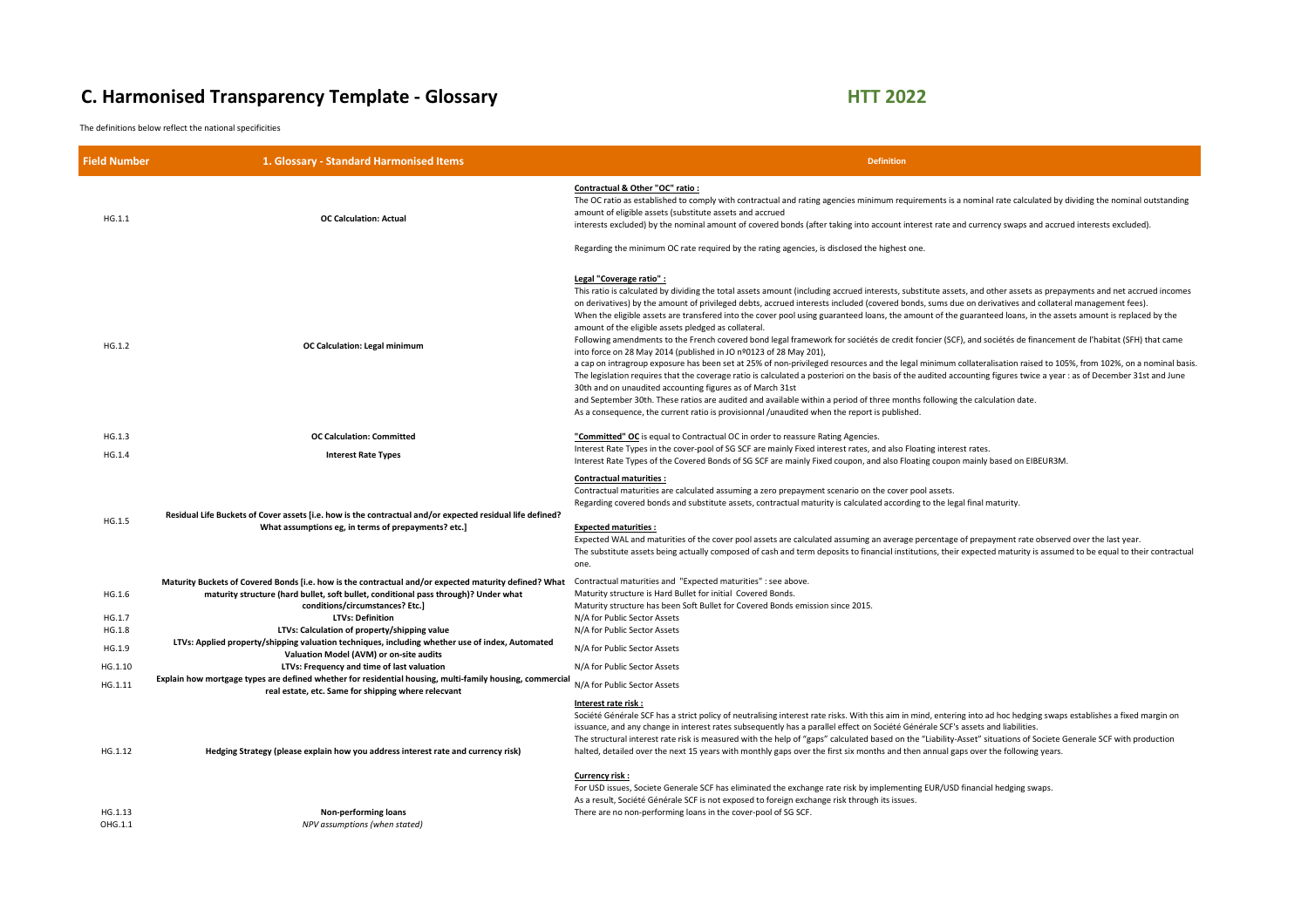| OHG.1.2          |                                                                                                             |                                                                                                                                                                                                                                                                                                                                                                                                                                                                                                                                                                                                                                                                 |
|------------------|-------------------------------------------------------------------------------------------------------------|-----------------------------------------------------------------------------------------------------------------------------------------------------------------------------------------------------------------------------------------------------------------------------------------------------------------------------------------------------------------------------------------------------------------------------------------------------------------------------------------------------------------------------------------------------------------------------------------------------------------------------------------------------------------|
| OHG.1.3          |                                                                                                             |                                                                                                                                                                                                                                                                                                                                                                                                                                                                                                                                                                                                                                                                 |
| OHG.1.4          |                                                                                                             |                                                                                                                                                                                                                                                                                                                                                                                                                                                                                                                                                                                                                                                                 |
| OHG.1.5          |                                                                                                             |                                                                                                                                                                                                                                                                                                                                                                                                                                                                                                                                                                                                                                                                 |
|                  | 2. Glossary - ESG items (optional)                                                                          | <b>Definition</b>                                                                                                                                                                                                                                                                                                                                                                                                                                                                                                                                                                                                                                               |
| HG.2.1           | Sustainability - strategy pursued in the cover pool                                                         |                                                                                                                                                                                                                                                                                                                                                                                                                                                                                                                                                                                                                                                                 |
| HG.2.2<br>HG.2.3 | Subsidised Housing (definitions of affordable, social housing)<br><b>New Property and Existing Property</b> |                                                                                                                                                                                                                                                                                                                                                                                                                                                                                                                                                                                                                                                                 |
|                  | 3. Reason for No Data                                                                                       | <b>Value</b>                                                                                                                                                                                                                                                                                                                                                                                                                                                                                                                                                                                                                                                    |
| HG.3.1           | Not applicable for the jurisdiction                                                                         | ND1                                                                                                                                                                                                                                                                                                                                                                                                                                                                                                                                                                                                                                                             |
| HG.3.2           | Not relevant for the issuer and/or CB programme at the present time                                         | ND <sub>2</sub>                                                                                                                                                                                                                                                                                                                                                                                                                                                                                                                                                                                                                                                 |
| HG.3.3           | Not available at the present time                                                                           | ND3                                                                                                                                                                                                                                                                                                                                                                                                                                                                                                                                                                                                                                                             |
|                  | 4. Glossary - Extra national and/or Issuer Items                                                            | <b>Definition</b>                                                                                                                                                                                                                                                                                                                                                                                                                                                                                                                                                                                                                                               |
| HG.4.1           | Other definitions deemed relevant                                                                           | <b>Covered bond issuer ratings:</b><br>The rating agencies' methodologies usually take the senior unsecured rating of a covered bond issuer's parent company as a starting point for their assessment of the<br>credit risk of covered bonds.<br>However, instead of refering to the parent company rating, some rating agencies may issue a "covered bond issuer rating" which is an assessment of the credit<br>quality of a CB issuer's credit quality on an unsecured basis.<br>Generally, a "covered bond issuer rating" is the same as the senior unsecured rating of the CB issuer's parent company although it may be different in some specific        |
| OHG.4.1          |                                                                                                             | cases.<br>If no "CB issuer rating" has been granted to the CB issuer, "NA" is indicated.<br>Core Tier 1 ratio (%) :<br>Core Tier 1 is the Common Equity Tier 1 ratio - CET1 calculated for Bale 2.5.<br><b>Covered bonds:</b><br>Nominal amount of covered bonds (accrued interests excluded) in euro equivalent after taking into account the cross currency swaps.                                                                                                                                                                                                                                                                                            |
| OHG.4.2          |                                                                                                             | <b>Guaranteed loans:</b><br>The eligible assets, fully composed by public sector exposures, are transfered into the cover pool using guaranteed loans (i.e. collateral directive framework).<br>The outstanding amount of the eligible assets pledged as collateral of the loans are indicated instead of the amount of the guaranteed loans.<br>The nominal outstanding amount of the eligible assets is booked in Off-Balance Sheet as guarantee received.                                                                                                                                                                                                    |
| OHG.4.3          |                                                                                                             | Substitute assets :<br>Are reported the amount of substitute assets (accrued interests excluded) as defined by the French Law (Articles L515-17 and R515-7 of Code Monétaire et<br>Financier).<br>For SG SCF the subtitute assets are composed of cash and deposits to its parent company.<br>The outstanding amount is booked in Assets - Balance Sheet as amounts due from credit institution.<br>These substitute assets are included in the calculation of the legal coverage ratio but not taken into account in the nominal rating agencies overcollateralisation ratio.                                                                                  |
| OHG.4.4          |                                                                                                             | Accounting assets not included in the cover pool :<br>Are not included in the cover pool the guaranteed loans (replaced by the eligible assets pledged as collateral) and the prepayments and accrued income on<br>derivatives.                                                                                                                                                                                                                                                                                                                                                                                                                                 |
| OHG.4.5          |                                                                                                             | "Of which eligible to central bank repo-operations"<br>The outstanding amount of eligible assets including replacement assets shall be filled in.<br>If the eligible assets are transferred into the cover pool using guaranteed loans (i.e. collateral directive framework) or mortgage promissory notes, the outstanding<br>amount of the eligible assets pledged as collateral of the notes or loans should be indicated instead of the amount of the guaranteed loans.<br>The eligibility criteria to central bank repo-operations include the exceptional measures accepted by the ECB in February 2012 and presently in use with the Banque<br>de France. |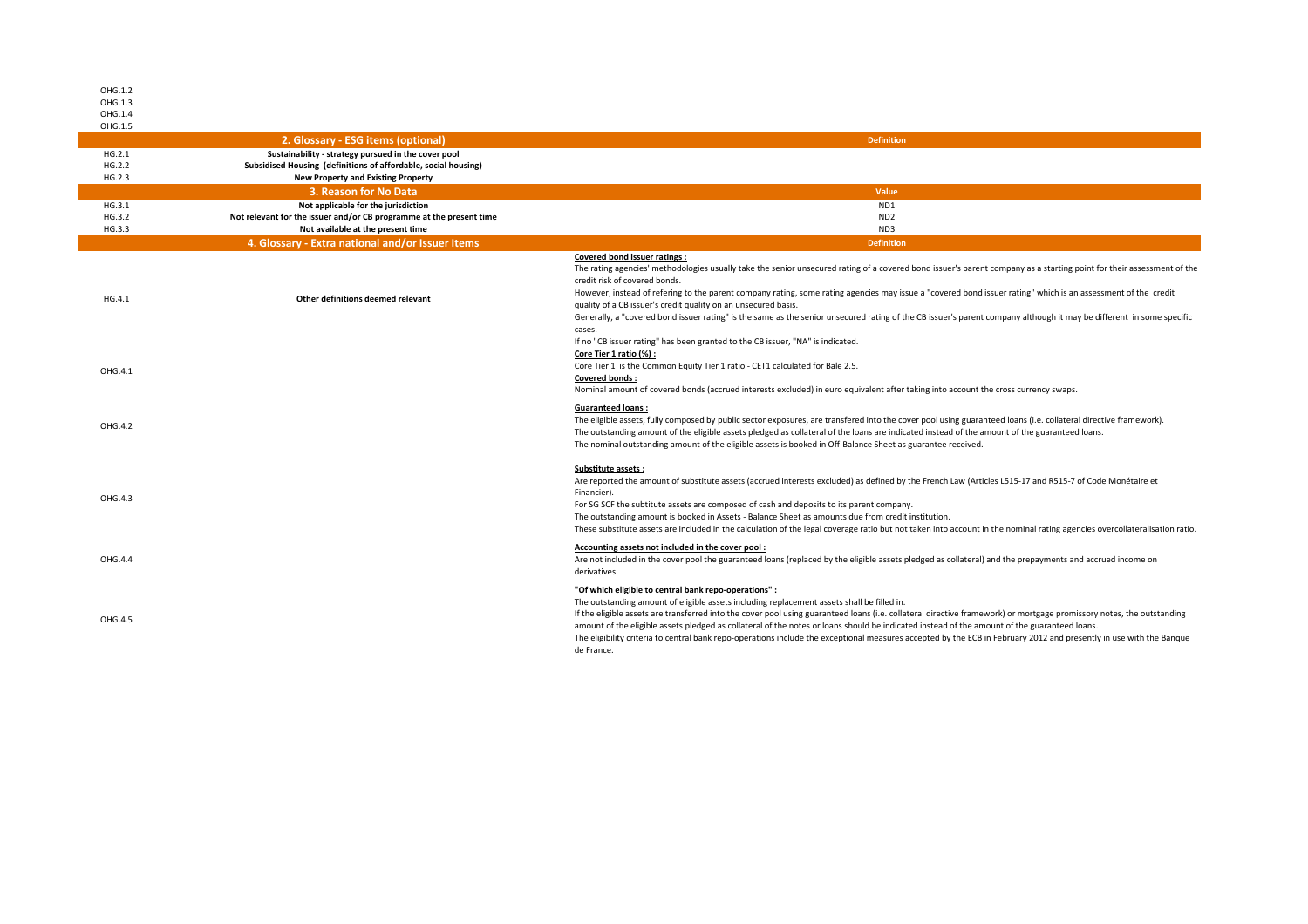2. Additional information on the swaps 3. Additional information on the asset distribution

| Insparency Template - Optional ECB - ECAIs Data Disclosure |  | <b>HTT 2022</b> |                                                                            |                 |
|------------------------------------------------------------|--|-----------------|----------------------------------------------------------------------------|-----------------|
| ting in Domestic Currency                                  |  |                 | Reason for No Data in Worksheet E.                                         | <b>Value</b>    |
|                                                            |  |                 | Not applicable for the jurisdiction                                        | ND1             |
| <b>CONTENT OF TAB E</b>                                    |  |                 | Not relevant for the issuer and/or CB programme at the present time        | ND <sub>2</sub> |
| nal information on the programme                           |  |                 | Not available at the present time                                          | ND3             |
| tional information on the swaps                            |  |                 | <b>Confidential</b>                                                        | ND4             |
| Information on the asset distribution                      |  |                 | * Legal Entity Identifier (LEI) finder: http://www.lei-lookup.com/#!search |                 |

**\*\* Weighted Average Maturity = Remaining Term to Maturity**



| Field         |                                                     |                                  |                                |                        |                  |               |
|---------------|-----------------------------------------------------|----------------------------------|--------------------------------|------------------------|------------------|---------------|
| <b>Number</b> | 1. Additional information on the programme          |                                  |                                |                        |                  |               |
|               | <b>Transaction Counterparties</b>                   | <b>Name</b>                      | Legal Entity Identifier (LEI)* |                        |                  |               |
| E.1.1.1       | Sponsor (if applicable)                             | SOCIETE GENERALE                 | O2RNE8IBXP4R0TD8PU41           |                        |                  |               |
| E.1.1.2       | Servicer                                            | SOCIETE GENERALE                 | O2RNE8IBXP4R0TD8PU41           |                        |                  |               |
| E.1.1.3       | Back-up servicer                                    | N/A                              | N/A                            |                        |                  |               |
| E.1.1.4       | <b>BUS facilitator</b>                              | N/A                              | N/A                            |                        |                  |               |
| E.1.1.5       | Cash manager                                        | SOCIETE GENERALE                 | O2RNE8IBXP4R0TD8PU41           |                        |                  |               |
| E.1.1.6       | Back-up cash manager                                | N/A                              | N/A                            |                        |                  |               |
| E.1.1.7       | Account bank                                        | SOCIETE GENERALE                 | O2RNE8IBXP4R0TD8PU41           |                        |                  |               |
| E.1.1.8       | Standby account bank                                | N/A                              | N/A                            |                        |                  |               |
| E.1.1.9       | Account bank guarantor                              | N/A                              | N/A                            |                        |                  |               |
| E.1.1.10      | Trustee                                             | N/A                              | N/A                            |                        |                  |               |
| E.1.1.11      | Cover Pool Monitor                                  | CAILLIAU DEDOUIT ET ASSOCIES     | N/A                            |                        |                  |               |
|               |                                                     |                                  |                                |                        |                  |               |
|               | 2. Additional information on the swaps              |                                  |                                |                        |                  |               |
|               | <b>Swap Counterparties</b>                          | <b>Guarantor (if applicable)</b> | Legal Entity Identifier (LEI)* | <b>Type of Swap</b>    |                  |               |
| E.2.1.1       | SOCIETE GENERALE                                    | N/A                              | O2RNE8IBXP4R0TD8PU41           | FX / IRS               |                  |               |
| E.2.1.2       |                                                     |                                  |                                |                        |                  |               |
| E.2.1.3       |                                                     |                                  |                                |                        |                  |               |
| E.2.1.4       |                                                     |                                  |                                |                        |                  |               |
| E.2.1.5       |                                                     |                                  |                                |                        |                  |               |
| E.2.1.6       |                                                     |                                  |                                |                        |                  |               |
| E.2.1.7       |                                                     |                                  |                                |                        |                  |               |
| E.2.1.8       |                                                     |                                  |                                |                        |                  |               |
| E.2.1.9       |                                                     |                                  |                                |                        |                  |               |
| E.2.1.10      |                                                     |                                  |                                |                        |                  |               |
| E.2.1.11      |                                                     |                                  |                                |                        |                  |               |
| E.2.1.12      |                                                     |                                  |                                |                        |                  |               |
| E.2.1.13      |                                                     |                                  |                                |                        |                  |               |
| E.2.1.14      |                                                     |                                  |                                |                        |                  |               |
| E.2.1.15      |                                                     |                                  |                                |                        |                  |               |
| E.2.1.16      |                                                     |                                  |                                |                        |                  |               |
| E.2.1.17      |                                                     |                                  |                                |                        |                  |               |
| E.2.1.18      |                                                     |                                  |                                |                        |                  |               |
| E.2.1.19      |                                                     |                                  |                                |                        |                  |               |
| E.2.1.20      |                                                     |                                  |                                |                        |                  |               |
| E.2.1.21      |                                                     |                                  |                                |                        |                  |               |
| E.2.1.22      |                                                     |                                  |                                |                        |                  |               |
| E.2.1.23      |                                                     |                                  |                                |                        |                  |               |
| E.2.1.24      |                                                     |                                  |                                |                        |                  |               |
| E.2.1.25      |                                                     |                                  |                                |                        |                  |               |
|               | 3. Additional information on the asset distribution |                                  |                                |                        |                  |               |
|               | 1. General Information                              | <b>Total Assets</b>              |                                |                        |                  |               |
| E.3.1.1       | Weighted Average Seasoning (months)                 | 65.6                             |                                |                        |                  |               |
| E.3.1.2       | Weighted Average Maturity (months)**                | 139.6                            |                                |                        |                  |               |
|               | 2. Arrears                                          | % Residential Loans              | % Commercial Loans             | % Public Sector Assets | % Shipping Loans | % Total Loans |
| E.3.2.1       | 1-<30 days                                          |                                  |                                | 0.16%                  |                  | 0.16%         |
| E.3.2.2       | 30-<60 days                                         |                                  |                                | 0.00%                  |                  | 0.00%         |
| E.3.2.3       | 60-<90 days                                         |                                  |                                | $0.00\%$               |                  | $0.00\%$      |
| E.3.2.4       | 90-<180 days                                        |                                  |                                | 0.00%                  |                  | 0.00%         |
| E.3.2.5       | >= 180 days                                         |                                  |                                | $0.00\%$               |                  | $0.00\%$      |

**This addendum is optional**

# **E. Harmonised Transparency Template - Optional ECB - ECAIs Data Disclosure HTT 2022**

## **Reporting in Domestic Currency** EUR **Reason for**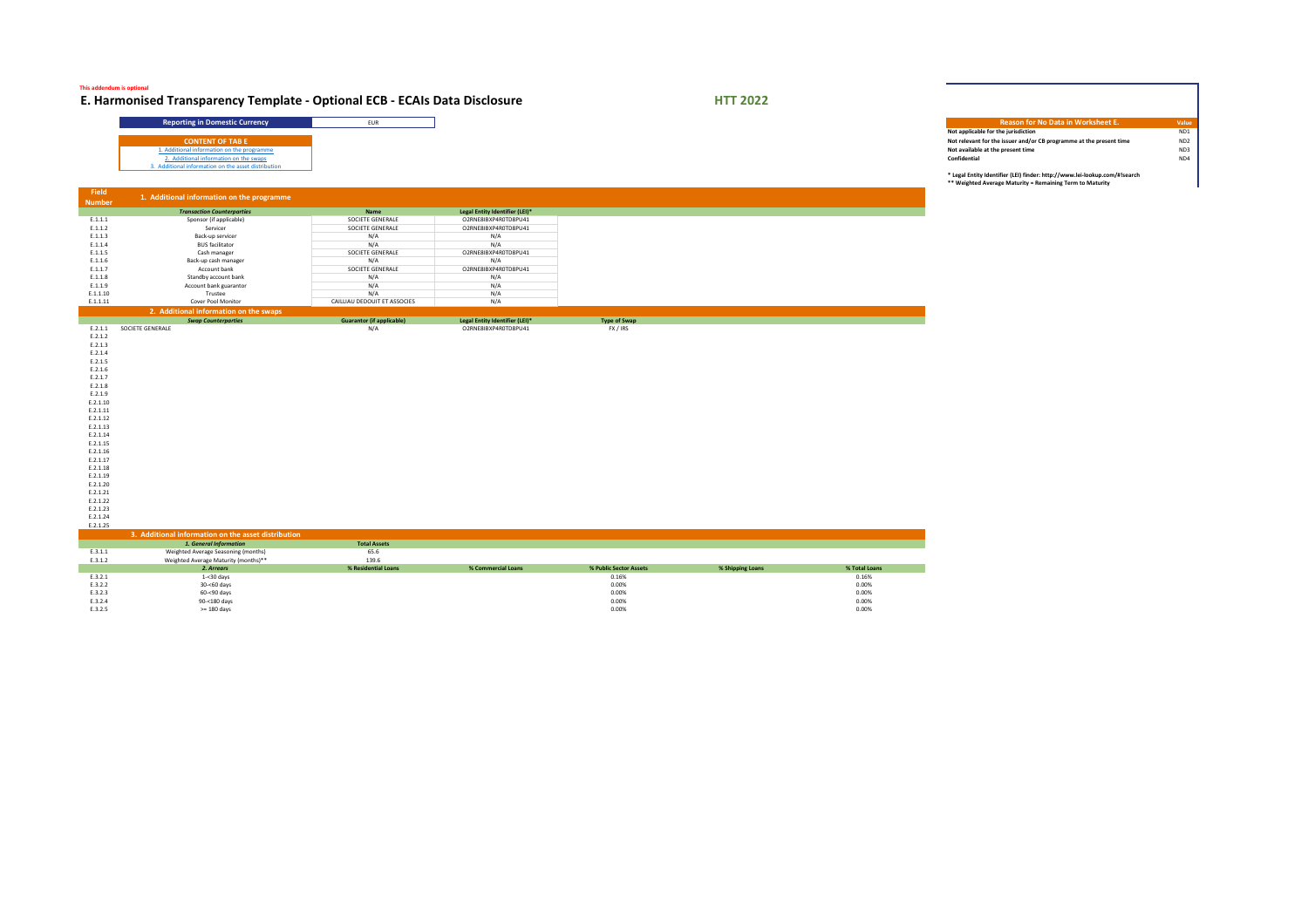### **FRENCH NATIONAL COVERED BOND LABEL REPORTING TEMPLATE**

### **CB ISSUER** Société Générale SCF **Reporting date** 31/05/2022 (dd/mm/yyyy)

### **1 GROUP LEVEL INFORMATION AND SENIOR UNSECURED RATINGS**

| .                                            | <b>IGroup</b>    | $\sim$ $\sim$ $\sim$<br>παιτ<br>$\sim$ July.                                   |
|----------------------------------------------|------------------|--------------------------------------------------------------------------------|
|                                              | p parent company | 200<br>παιτ<br>$\sim$ output                                                   |
| up consolidated financial information (link) |                  | stisseurs<br><b>CONDICTION</b><br>.∪ט<br>* ** <b>** ** **</b> * *<br>,,,,,,,,, |

| $\sim$<br>$\overline{\phantom{a}}$ |                                               |          | Rating | <b>Rating Watch</b> | Outlook       |
|------------------------------------|-----------------------------------------------|----------|--------|---------------------|---------------|
|                                    | enior unsecured rating (group parent company) | ा⊢itc∟   |        |                     | νιαι          |
|                                    |                                               | [Moody's |        |                     | -tal<br>νιαυ. |
|                                    |                                               | $ S\&F$  |        |                     | -10'<br>uau   |

| ּ״<br>. ب |                                              |                      | <b>Rating</b> | Rating watch | Outlook |
|-----------|----------------------------------------------|----------------------|---------------|--------------|---------|
|           | overed bond issuer rating (senior unsecured) | $ F$ <sub>I</sub> ch |               |              |         |
|           |                                              | ∣Moody's             |               |              |         |
|           |                                              | S8                   |               |              |         |

| 1.4 | Core tier 1 ratio (%) (group parent company) |       | 12.90%     |
|-----|----------------------------------------------|-------|------------|
|     |                                              | as of | 31/05/2022 |

### **2 COVERED BOND ISSUER OVERVIEW**

#### 2.1 **Covered bonds and cover pool**

|               |                         | Total       | of which eligible               |
|---------------|-------------------------|-------------|---------------------------------|
|               |                         | outstanding | to central bank repo-operations |
| Cover pool    | Public sector exposures | 16,482      | 776                             |
|               | Residential assets      |             |                                 |
|               | Commercial assets       |             |                                 |
|               | Substitute assets       | 279         |                                 |
|               | <b>Total</b>            | 16,761      | 776                             |
|               |                         |             |                                 |
| Covered bonds |                         | 12,720      |                                 |

#### 2.2 **Covered bonds ratings**

|                             |                | Ratino | <b>Rating Watch</b> | Outlook |
|-----------------------------|----------------|--------|---------------------|---------|
| <b>Covered bonds rating</b> | Fitch          | . .    |                     | w       |
|                             | Moody's        |        |                     | table   |
|                             | <b>S&amp;P</b> |        |                     | ∖tabl   |

#### 2.3 **Liabilities of the covered bond issuer**

| <b>LIABILITIES</b>                          | Outstanding |
|---------------------------------------------|-------------|
| Equity                                      | 278         |
| Subordinated debt                           |             |
| Other non privileged liabilities            | 177         |
| Total equity and non privileged liabilities | 456         |
| <b>Covered bonds</b>                        | 12,748      |
| Other privileged liabilities                | ົ           |
| Total privileged liabilities                | 12,750      |
| <b>TOTAL</b>                                | 13,206      |

### **3 ALM OF THE COVERED BOND ISSUER**

#### 3.1 **WAL (weighted average life) of cover pool and covered bonds**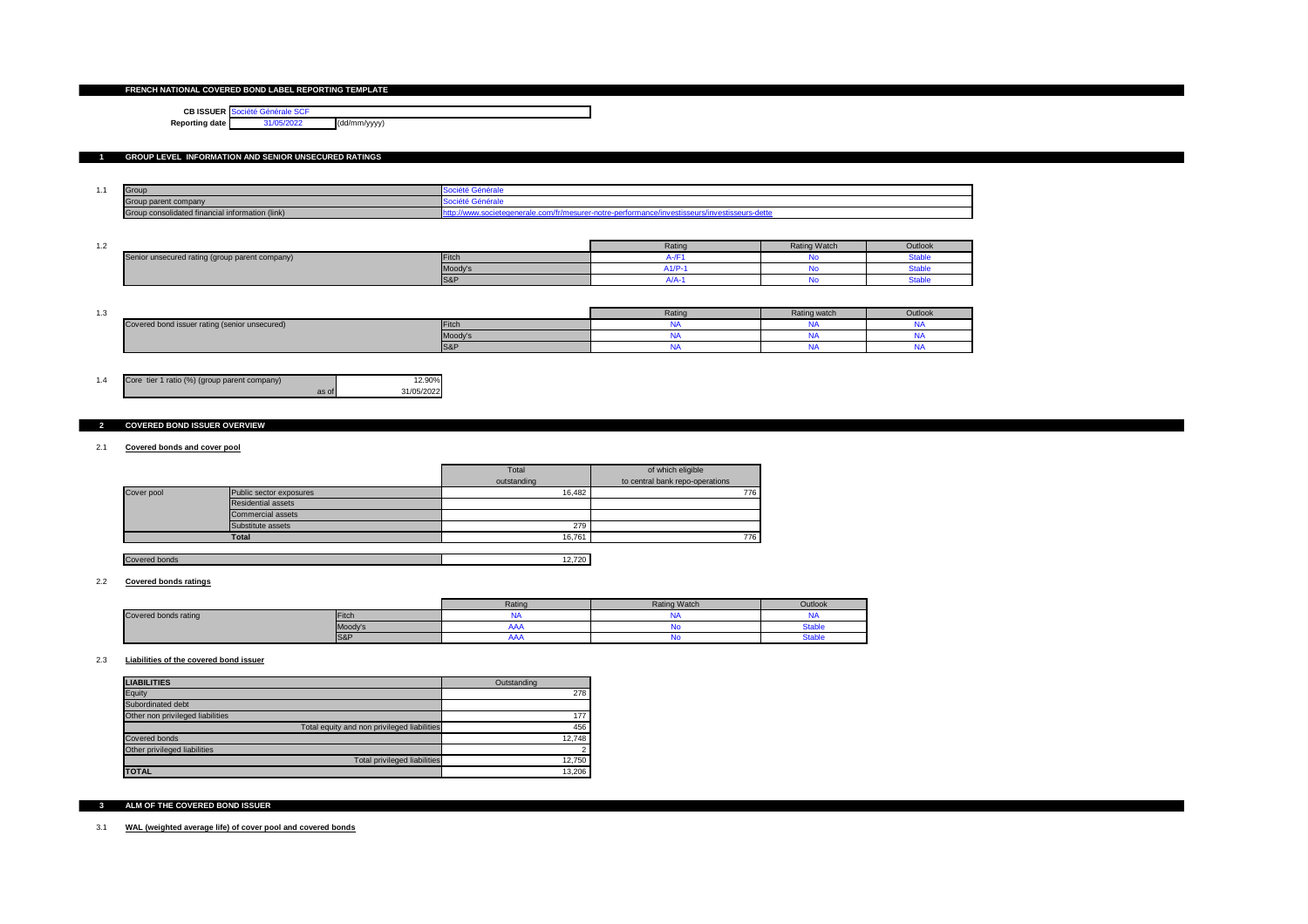|                             | Expected  | Contractual | explanations (CPR rate used etc)       |
|-----------------------------|-----------|-------------|----------------------------------------|
| Public sector               | 6.2 years | 6.3 years   | Expected CPR=0.19%; Contractual CPR=0% |
| Residential                 |           |             |                                        |
| Commercial                  |           |             |                                        |
| Substitute assets           | 0.1 years | 0.1 years   | $CPR = 0%$                             |
| <b>WAL of cover pool</b>    | 6.1 years | 6.2 years   |                                        |
|                             |           |             |                                        |
| <b>WAL of covered bonds</b> | 5.5 years | 5.5 years   | $CPR = 0%$                             |

#### 3.2 **Expected maturity structure of cover pool and covered bonds**

|                                           | $0 - 1 Y$ (years) | $1 - 2Y$ | $2 - 3Y$ | $3 - 4Y$ | $4 - 5Y$ | $5 - 10Y$ | $10+Y$ |
|-------------------------------------------|-------------------|----------|----------|----------|----------|-----------|--------|
| Public sector                             | 1,840             | 1,732    | 1,631    | 1,521    | 1,422    | 4,919     | 3,417  |
| Residential                               |                   |          |          |          |          |           |        |
| Commercial                                |                   |          |          |          |          |           |        |
| Substitute assets                         | 279               |          |          |          |          |           |        |
| <b>Expected maturity of cover pool</b>    | 2,119             | 1,732    | 1,631    | 1,521    | 1,422    | 4,919     | 3,417  |
|                                           |                   |          |          |          |          |           |        |
| <b>Expected maturity of covered bonds</b> | 1,000             | ,320     | 1,750    | 1,000    | 1,000    | 4,250     | 2,400  |

#### 3.3 **Contractual maturity structure of cover pool and covered bonds**

|                                           | $0 - 1Y$ | $1 - 2Y$ | $2 - 3Y$ | $3 - 4Y$ | $4 - 5Y$ | $5 - 10Y$ | $10+Y$ |
|-------------------------------------------|----------|----------|----------|----------|----------|-----------|--------|
| Public sector                             | 1,812    | 1,710    | 1,616    | 1,511    | 1,417    | 4,933     | 3,483  |
| Residential                               |          |          |          |          |          |           |        |
| Commercial                                |          |          |          |          |          |           |        |
| Substitute assets                         | 279      |          |          |          |          |           |        |
| <b>Contractual maturity of cover pool</b> | 2,091    | 1,710    | 1,616    | 1,511    | 1,417    | 4,933     | 3,483  |
|                                           |          |          |          |          |          |           |        |
| Contractual maturity of covered bonds     | 1,000    | 1,320    | 1,750    | 1,000    | 1,000    | 4,250     | 2,400  |
| of which hard bullet                      | 1,000    | , J      |          |          |          | 450       | 150    |
| of which soft bullet                      |          | 1,250    | 1,750    | 1,000    | 1,000    | 3,800     | 2,250  |
|                                           |          |          |          |          |          |           |        |

### 3.4 **Interest rate and currency risks**

#### 3.5 **Substitution assets**

J.

|                           |                 | Nominal             | <b>WAL</b> |
|---------------------------|-----------------|---------------------|------------|
| <b>Interest rate risk</b> | <i>Internal</i> | $,370$ <sup>1</sup> | 2.43       |
|                           | External        |                     |            |
|                           |                 |                     |            |
| <b>Currency risk</b>      | Internal        |                     | 0.00       |
|                           | External        |                     |            |

|                 | Outstanding | <b>WAL</b> |
|-----------------|-------------|------------|
| AAA to AA-      |             |            |
| $A+$ to $A-$    | 279         | 0.1 years  |
| <b>Below A-</b> |             |            |
| <b>Total</b>    | 279         | 0.1 years  |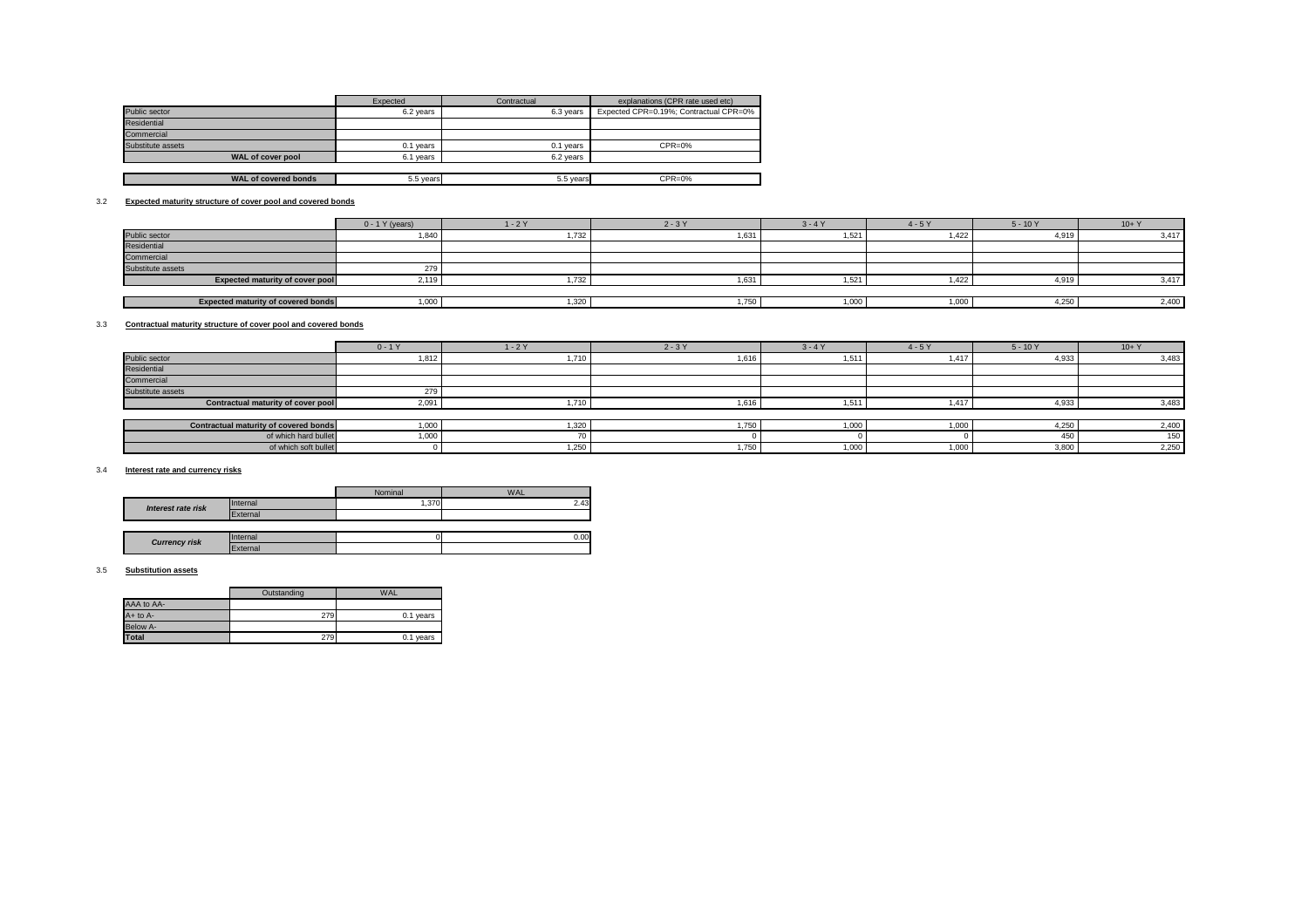### **FRENCH NATIONAL COVERED BOND LABEL REPORTING TEMPLATE**

**CB ISSUER** Société Générale SCF

**Reporting date** 31/05/2022 (dd/mm/yyyy)

### **5 PUBLIC SECTOR COVER POOL DATA**

### 5.1 **Arrears and defaulted loans outstanding**

|                | % of outstanding public<br>sector assets |
|----------------|------------------------------------------|
| <b>Current</b> | 99.84%                                   |
| <b>Arrears</b> |                                          |
| 0-1 months     | 0.16%                                    |
| 1-2 months     | 0.00%                                    |
| 2-3 months     | 0.00%                                    |
| 3-6 months     | 0.00%                                    |
| 6+ (Defaulted) | 0.00%                                    |
| >3 months      | 0.00%                                    |

5.2 **Geographical distribution and type of Claim**

|                           | Exposures to or<br>guaranteed by<br>Supranational<br>Institution | Exposures to<br>Sovereigns | Exposures<br>guaranteed by<br>Sovereigns | Exposures<br>guaranteed by<br><b>ECA</b> | Exposures to<br>regions /<br>departments /<br>federal states | Exposures<br>guaranteed by<br>regions /<br>departments /<br>federal states | Exposures to<br>municipalities | Exposures<br>guaranteed by<br>municipalities | Other direct | Other indirect<br>public exposures public exposures | Total  |       |
|---------------------------|------------------------------------------------------------------|----------------------------|------------------------------------------|------------------------------------------|--------------------------------------------------------------|----------------------------------------------------------------------------|--------------------------------|----------------------------------------------|--------------|-----------------------------------------------------|--------|-------|
| Austria                   |                                                                  |                            |                                          | 36                                       |                                                              |                                                                            |                                |                                              | $\mathbf{0}$ |                                                     | 36     | $0\%$ |
| Belgium                   |                                                                  |                            |                                          | 13                                       | 115                                                          | 42                                                                         |                                |                                              | $\mathbf{0}$ |                                                     | 169    | $1\%$ |
| Denmark                   |                                                                  |                            |                                          | 35                                       | - 0                                                          |                                                                            |                                |                                              | $\mathbf{0}$ |                                                     | 35     | $0\%$ |
| Finland                   |                                                                  |                            |                                          | 16                                       |                                                              |                                                                            |                                |                                              |              |                                                     | 16     | $0\%$ |
| France                    |                                                                  | 104                        | 51                                       | 2,183                                    | 3,386                                                        | 221                                                                        | 4,984                          | 507                                          | 2,050        | 147                                                 | 13,634 | 83%   |
| Germany                   |                                                                  |                            |                                          | 486                                      |                                                              |                                                                            |                                |                                              | $\mathbf{0}$ |                                                     | 487    | 3%    |
| Norway                    |                                                                  |                            |                                          | 16                                       |                                                              |                                                                            |                                |                                              | $\mathbf{0}$ |                                                     | 16     | $0\%$ |
| Qatar                     |                                                                  | 241                        |                                          | 0                                        |                                                              |                                                                            |                                |                                              | $\mathbf{0}$ |                                                     | 241    | 1%    |
| South Korea               | 0                                                                |                            |                                          | 509                                      | $\Omega$                                                     |                                                                            |                                |                                              | $\mathbf{0}$ |                                                     | 509    | 3%    |
| Spain                     | 0                                                                |                            |                                          | 140                                      | $\Omega$                                                     |                                                                            |                                |                                              | $\mathbf{0}$ |                                                     | 140    | $1\%$ |
| Supranational Institution | 610                                                              |                            |                                          | 0                                        |                                                              |                                                                            |                                |                                              | 0            |                                                     | 610    | 4%    |
| <b>UK</b>                 | 0                                                                |                            |                                          | 541                                      |                                                              |                                                                            |                                |                                              | 0            |                                                     | 541    | 3%    |
| <b>USA</b>                |                                                                  |                            |                                          | 48                                       |                                                              |                                                                            |                                |                                              | $\Omega$     |                                                     | 48     | 0%    |
| <b>Total</b>              | 610                                                              | 345                        | 52                                       | 4,022                                    | 3,501                                                        | 263                                                                        | 4,984                          | 507                                          | 2,050        | 147                                                 | 16,482 | 100%  |